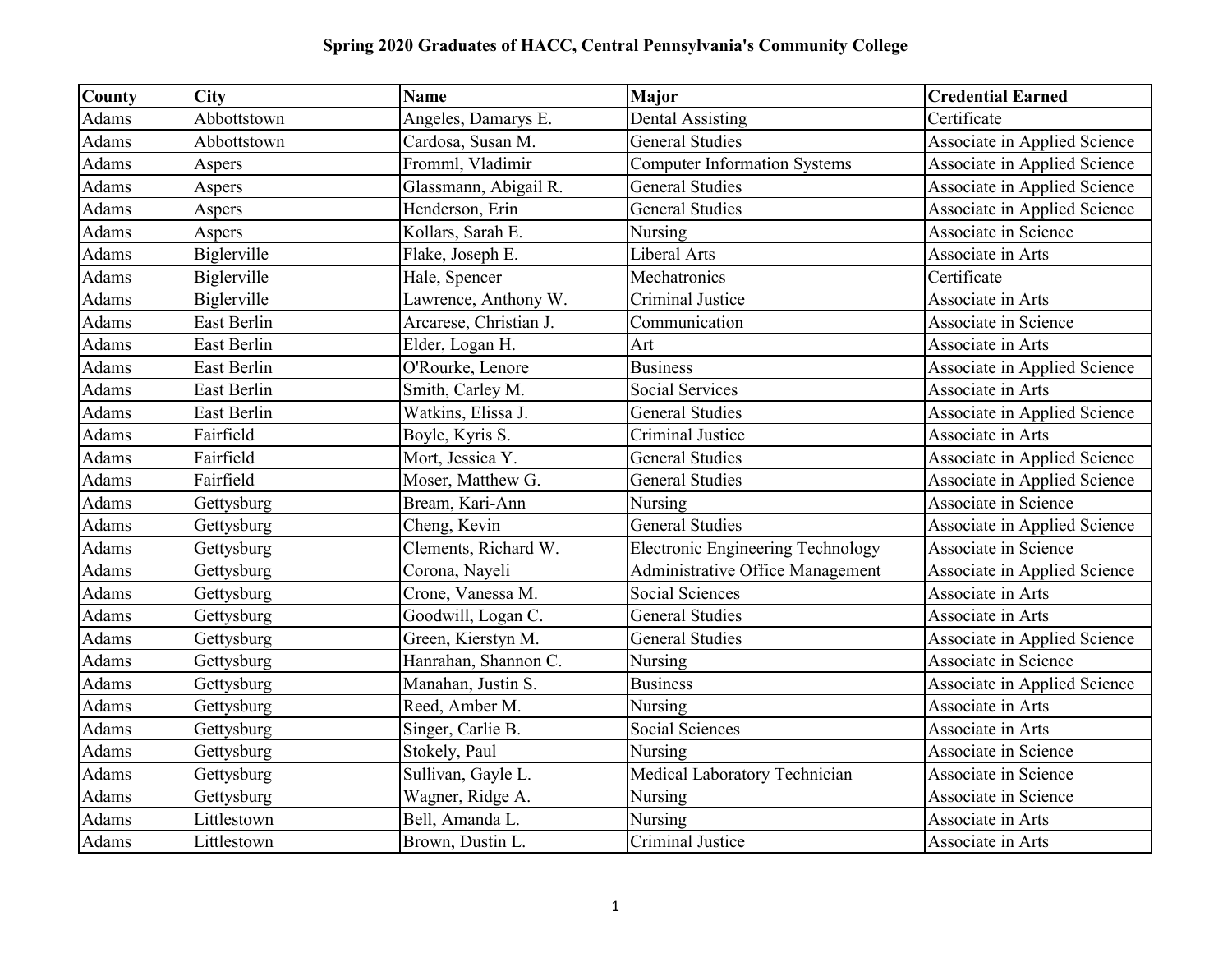| County          | City                   | <b>Name</b>            | Major                                | <b>Credential Earned</b>     |
|-----------------|------------------------|------------------------|--------------------------------------|------------------------------|
| Adams           | Littlestown            | Hines, Christian M.    | Criminal Justice                     | Associate in Arts            |
| Adams           | Littlestown            | Hughes, Kyle           | Criminal Justice                     | Associate in Arts            |
| Adams           | Littlestown            | Keith, Sydney A.       | <b>General Studies</b>               | Associate in Arts            |
| Adams           | Littlestown            | Weatherly, Kristen D.  | <b>Biology</b>                       | Associate in Arts            |
| Adams           | Mc Sherrystown         | Anderson, Lee M.       | <b>Business Administration</b>       | Associate in Arts            |
| Adams           | Mcsherrystown          | Bankert, Lori D.       | <b>General Studies</b>               | Associate in Applied Science |
| Adams           | Mcsherrystown          | Hoshall, Danielle T.   | Social Sciences                      | Associate in Arts            |
| Adams           | Mcsherrystown          | Klunk, Sarah M.        | Nursing                              | Associate in Arts            |
| Adams           | Mcsherrystown          | Maurer, Matthew B.     | <b>Business</b>                      | Associate in Applied Science |
| Adams           | Mcknightstown          | Sheahan, Emily         | Nursing                              | Associate in Science         |
| Adams           | New Oxford             | Fenby, Hannah G.       | Nursing                              | Associate in Science         |
| Adams           | New Oxford             | Price, Emma C.         | <b>General Studies</b>               | Associate in Applied Science |
| Adams           | New Oxford             | Redding, Alexandra M.  | Nursing                              | Associate in Science         |
| Adams           | New Oxford             | Serafino, Michael      | Professional Bookkeeping             | Certificate                  |
| Adams           | New Oxford             | Wetherington, Kelly M. | Early Childhood-Elementary Education | Associate in Arts            |
| Adams           | Orrtanna               | Smith, Quintina        | Psychology                           | Associate in Science         |
| Adams           | Orrtanna               | Smith, Quintina        | Healthcare Management                | Associate in Applied Science |
| Adams           | Orrtanna               | Smith, Quintina        | Social Sciences                      | Associate in Arts            |
| Adams           | <b>York Springs</b>    | Chronister, Abigail M. | Early Childhood-Elementary Education | Associate in Arts            |
| Adams           | York Springs           | Garcia, Eduardo        | Architecture                         | Associate in Arts            |
| Adams           | <b>York Springs</b>    | Groves, Ashley N.      | Nursing                              | Associate in Arts            |
| Adams           | <b>York Springs</b>    | McCaleb, Sandra E.     | Medical Laboratory Technician        | Associate in Science         |
| <b>Berks</b>    | <b>Bethel</b>          | Snyder, Kathleen P.    | Theatre                              | Associate in Fine Arts       |
| <b>Berks</b>    | Mohnton                | Larusso, Dean          | Mechanical Engineering Technology    | Associate in Science         |
| <b>Berks</b>    | Reading                | Peifer, Ashley B.      | <b>General Studies</b>               | Associate in Applied Science |
| <b>Bradford</b> | Sayre                  | Winters, Kassandra D.  | Nursing                              | Associate in Science         |
| Centre          | Aaronsburg             | Gustus, Elaine T.      | Web Development & Design             | Associate in Applied Science |
| Chester         | Elverson               | Baringer, Paul D.      | <b>Enology and Viticulture</b>       | Associate in Applied Science |
| Chester         | Honey Brook            | Fisher, Brittney T.    | Early Childhood-Elementary Education | Associate in Arts            |
| Chester         | Oxford                 | Davis, Breanna         | Nursing                              | Associate in Science         |
| Chester         | Thorndale              | Alrasheedi, Khaled     | Social Sciences                      | Associate in Arts            |
| Cumberland      | <b>Boiling Springs</b> | Back, Karen C.         | Psychology                           | Associate in Arts            |
| Cumberland      | <b>Boiling Springs</b> | Brenneman, Nicole M.   | Nursing                              | Associate in Science         |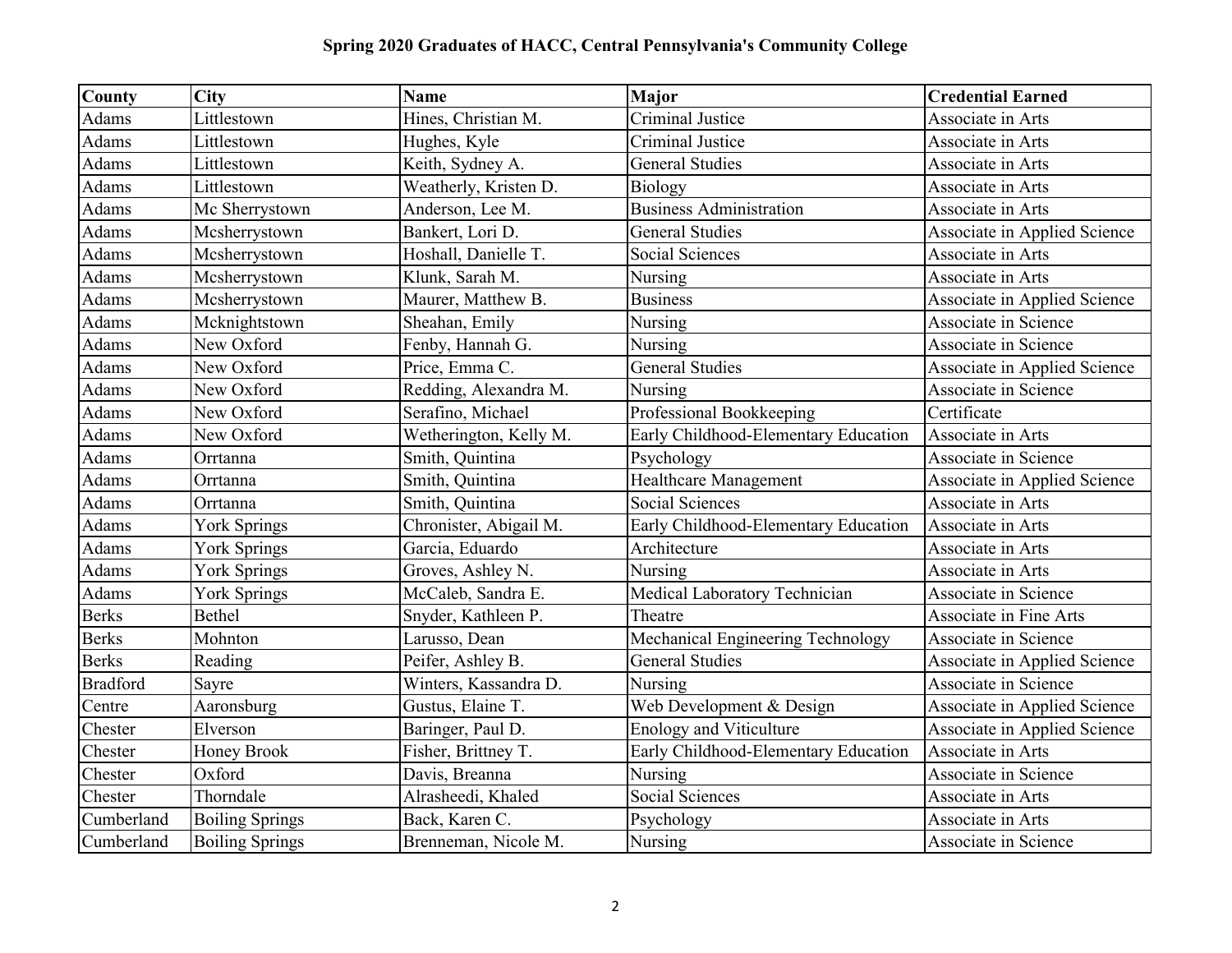| County     | <b>City</b>            | <b>Name</b>             | <b>Major</b>                       | <b>Credential Earned</b>     |
|------------|------------------------|-------------------------|------------------------------------|------------------------------|
| Cumberland | <b>Boiling Springs</b> | Martin, Hailey          | Healthcare Management              | Associate in Applied Science |
| Cumberland | <b>Boiling Springs</b> | Maurer, Lily E.         | Hospitality and Tourism Management | Associate in Applied Science |
| Cumberland | Camp Hill              | Altenburg, Alexander W. | Math/Computer Science              | Associate in Science         |
| Cumberland | Camp Hill              | Behm, Jarred            | Architecture                       | Associate in Applied Science |
| Cumberland | Camp Hill              | Bish, Gregory D.        | <b>General Studies</b>             | Associate in Applied Science |
| Cumberland | Camp Hill              | Dailey, James M.        | <b>Business Administration</b>     | Associate in Arts            |
| Cumberland | Camp Hill              | Davis, Deanna M.        | <b>General Studies</b>             | Associate in Applied Science |
| Cumberland | Camp Hill              | Edwards, Chelsea G.     | Nursing                            | Associate in Science         |
| Cumberland | Camp Hill              | Ficco, Abby N.          | <b>General Studies</b>             | Associate in Arts            |
| Cumberland | Camp Hill              | Hasni, Mouna            | Criminal Justice                   | Associate in Arts            |
| Cumberland | Camp Hill              | Hnypa, Ielyzaveta A.    | Nursing                            | Associate in Science         |
| Cumberland | Camp Hill              | Jefferies, Jade         | <b>Business Administration</b>     | Associate in Science         |
| Cumberland | Camp Hill              | Liyai, Robert M.        | Nursing                            | Associate in Arts            |
| Cumberland | Camp Hill              | Misiti, Alexis R.       | Nursing                            | Associate in Science         |
| Cumberland | Camp Hill              | Poust, Melissa A.       | Human Services                     | Associate in Arts            |
| Cumberland | Camp Hill              | Poole, Chris Z.         | Architecture                       | Associate in Applied Science |
| Cumberland | Camp Hill              | Solmonson, Angel        | Nursing                            | Associate in Science         |
| Cumberland | Camp Hill              | Spears, Samuel R.       | Chemistry                          | Associate in Arts            |
| Cumberland | Camp Hill              | Webb, Alexander C.      | Music Audio & Recording Technology | Diploma                      |
| Cumberland | Camp Hill              | Woodcook, Kaitlynn S.   | Nursing                            | Associate in Science         |
| Cumberland | Camp Hill              | Wright, Rebecca         | <b>General Studies</b>             | Associate in Applied Science |
| Cumberland | Camp Hill              | Weigle, Rebecca J.      | Psychology                         | Associate in Science         |
| Cumberland | Carlisle               | Berrios, Lenisa         | Early Care and Education           | Associate in Arts            |
| Cumberland | Carlisle               | Brennan, Hannah M.      | <b>General Studies</b>             | Associate in Applied Science |
| Cumberland | Carlisle               | Habig, Erin M.          | <b>General Studies</b>             | Associate in Applied Science |
| Cumberland | Carlisle               | Filipovich, Sharon L.   | <b>General Studies</b>             | Associate in Applied Science |
| Cumberland | Carlisle               | Henry, Taylor A.        | <b>General Studies</b>             | Associate in Arts            |
| Cumberland | Carlisle               | Hileman, Helen R.       | Gerontology                        | Certificate                  |
| Cumberland | Carlisle               | Hothem, Kacey           | Nursing                            | Associate in Science         |
| Cumberland | Carlisle               | Ickes, Sarah J.         | Art                                | Associate in Arts            |
| Cumberland | Carlisle               | Kostyak, Alexander J.   | Math/Computer Science              | Associate in Science         |
| Cumberland | Carlisle               | Lemon, Victoria J.      | Nursing                            | Associate in Science         |
| Cumberland | Carlisle               | MacMillen, Eric A.      | Nursing                            | Associate in Science         |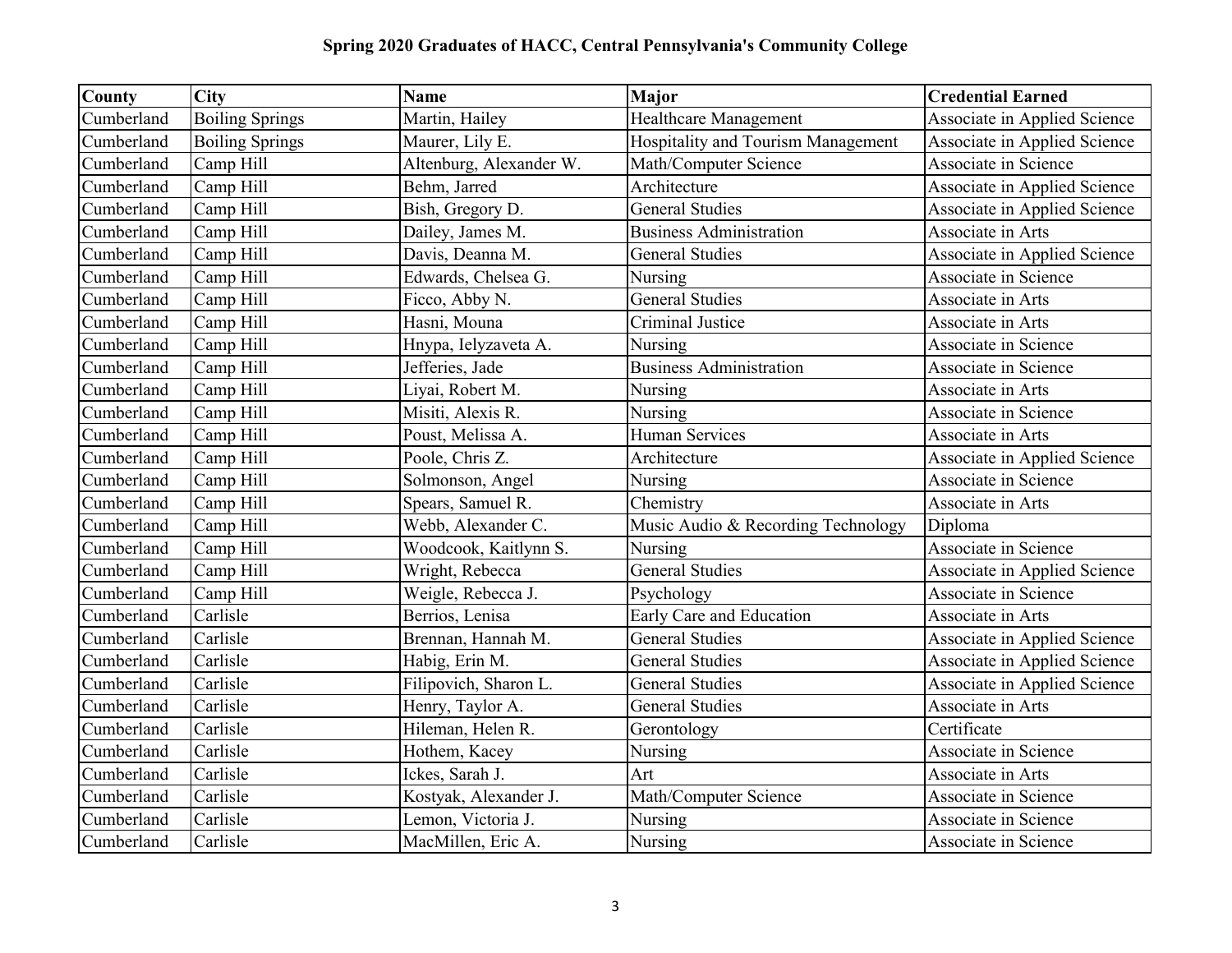| County     | <b>City</b>   | <b>Name</b>           | Major                                | <b>Credential Earned</b>     |
|------------|---------------|-----------------------|--------------------------------------|------------------------------|
| Cumberland | Carlisle      | Miller, Allen         | Criminal Justice                     | Associate in Arts            |
| Cumberland | Carlisle      | Mixell, Tonya A.      | Police Science                       | Associate in Arts            |
| Cumberland | Carlisle      | Morales, Maria R.     | <b>Business Administration</b>       | Associate in Arts            |
| Cumberland | Carlisle      | Pathak, Margi M.      | Early Childhood-Elementary Education | Associate in Arts            |
| Cumberland | Carlisle      | Thomas, Neil          | <b>Business Administration</b>       | Associate in Arts            |
| Cumberland | Carlisle      | Rosas, Andres T.      | Architecture                         | Associate in Applied Science |
| Cumberland | Carlisle      | Snyder, Nicole L.     | <b>General Studies</b>               | Associate in Applied Science |
| Cumberland | Carlisle      | Thomas, Danielle O.   | Diagnostic Medical Sonography        | Associate in Applied Science |
| Cumberland | Carlisle      | Thomas, Krista R.     | Nursing                              | Associate in Science         |
| Cumberland | Carlisle      | Ventrella, Rose M.    | <b>General Studies</b>               | Associate in Applied Science |
| Cumberland | Carlisle      | Walter, Julie A.      | Nursing                              | Associate in Science         |
| Cumberland | Carlisle      | Wilt, Holly R.        | Nursing                              | Associate in Science         |
| Cumberland | Carlisle      | Williams, Naomi L.    | Nursing                              | <b>Associate in Science</b>  |
| Cumberland | Carlisle      | Zeigler, Hannah M.    | Photography                          | Associate in Fine Arts       |
| Cumberland | Enola         | Zinn, Travis S.       | <b>Computer Information Systems</b>  | Associate in Arts            |
| Cumberland | Enola         | Cardone, Leo W.       | <b>Electrical Technology</b>         | Certificate                  |
| Cumberland | Enola         | Carter, Alexandra K.  | Nursing                              | Associate in Science         |
| Cumberland | Enola         | Chadwick, Ashlee      | Nursing                              | Associate in Science         |
| Cumberland | Enola         | Fries, Emily P.       | Nursing                              | Associate in Science         |
| Cumberland | Enola         | Gross, Imogene I.     | Liberal Arts                         | Associate in Arts            |
| Cumberland | Enola         | Kim, Joyce D.         | Architecture                         | Associate in Applied Science |
| Cumberland | Enola         | Kopitsky, Megan       | Psychology                           | <b>Associate in Science</b>  |
| Cumberland | Enola         | Nicholson, Alexis     | Nursing                              | Associate in Science         |
| Cumberland | Enola         | Sale, Brienna         | Environmental Science                | Associate in Science         |
| Cumberland | Enola         | Sheaffer, Robyn M.    | Early Childhood Care & Education     | Certificate                  |
| Cumberland | Enola         | Stocker, Matthew T.   | <b>General Studies</b>               | Associate in Applied Science |
| Cumberland | Enola         | Whitebread, Baylee A. | Nursing                              | Associate in Science         |
| Cumberland | Lemoyne       | Gates, Daphne A.      | <b>General Studies</b>               | Associate in Applied Science |
| Cumberland | Lemoyne       | Leen, Patrick D.      | Professional Bookkeeping             | Certificate                  |
| Cumberland | Lemoyne       | Markley, Catherine C. | Liberal Arts                         | Associate in Arts            |
| Cumberland | Lemoyne       | Matter, Megan E.      | <b>Biology</b>                       | Associate in Arts            |
| Cumberland | Mechanicsburg | Aden, Hassan B.       | Social Sciences                      | Associate in Arts            |
| Cumberland | Mechanicsburg | Alahyane, Hicham      | <b>HVAC</b>                          | Associate in Applied Science |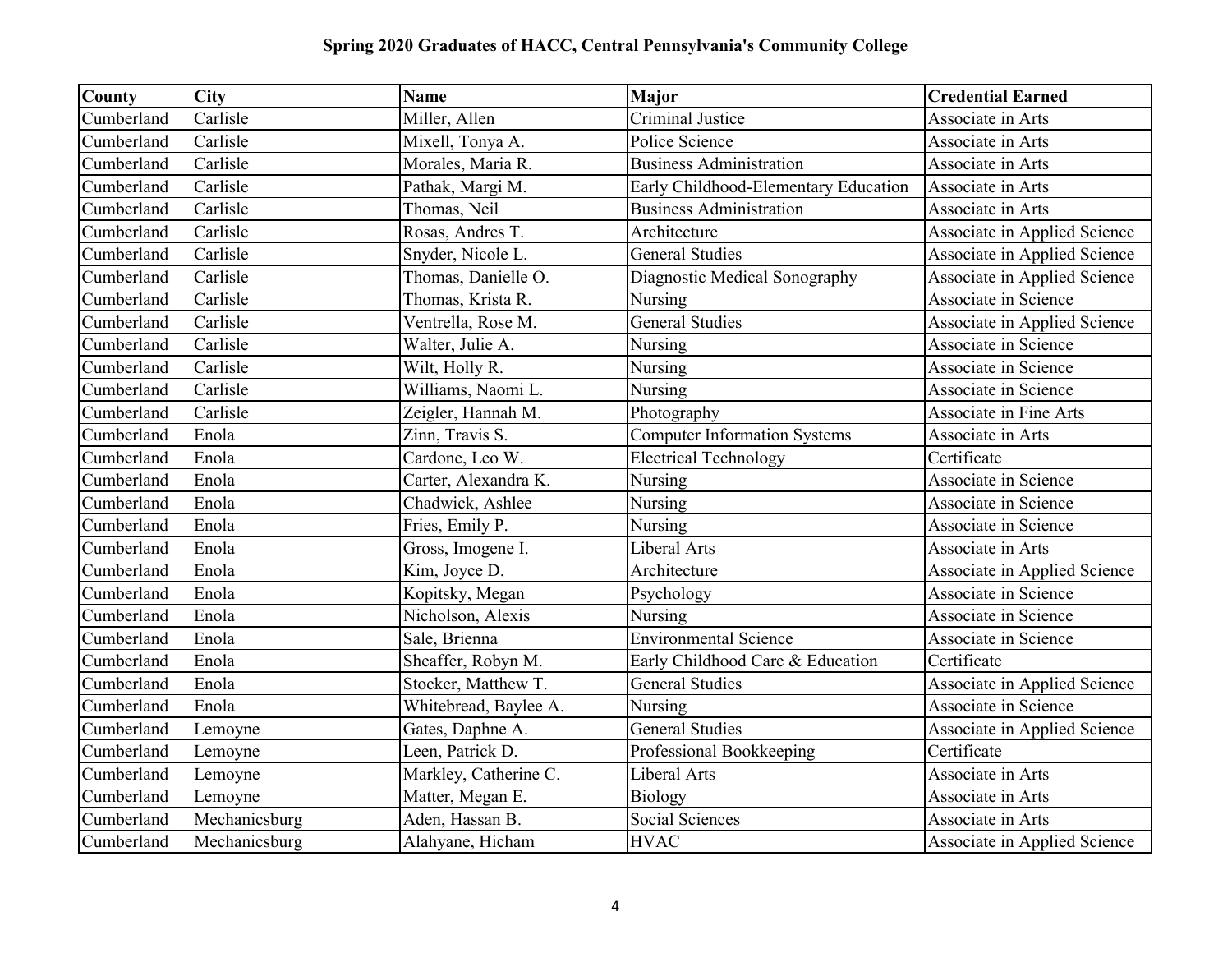| <b>County</b> | <b>City</b>   | <b>Name</b>                 | <b>Major</b>                             | <b>Credential Earned</b>     |
|---------------|---------------|-----------------------------|------------------------------------------|------------------------------|
| Cumberland    | Mechanicsburg | Badarzynski, Lauren M.      | <b>Business Administration</b>           | Associate in Science         |
| Cumberland    | Mechanicsburg | Ali, Saadia                 | Nursing                                  | Associate in Arts            |
| Cumberland    | Mechanicsburg | Bedford, Rebecca L.         | Nursing                                  | Associate in Science         |
| Cumberland    | Mechanicsburg | Bergey, Brendan A.          | Nursing                                  | <b>Associate in Science</b>  |
| Cumberland    | Mechanicsburg | Bespalko, Iurii S.          | Diagnostic Medical Sonography            | Associate in Applied Science |
| Cumberland    | Mechanicsburg | Bitoumbou Ossibi, Gildas R. | <b>Electronic Engineering Technology</b> | Associate in Science         |
| Cumberland    | Mechanicsburg | Bria, Margaretha S.         | <b>Business Administration</b>           | Associate in Science         |
| Cumberland    | Mechanicsburg | Cappelli, Susan O.          | Nursing                                  | Associate in Science         |
| Cumberland    | Mechanicsburg | Coca, Tristen A.            | <b>General Studies</b>                   | Associate in Applied Science |
| Cumberland    | Mechanicsburg | Colarusso, John E.          | <b>Social Sciences</b>                   | Associate in Arts            |
| Cumberland    | Mechanicsburg | Corchado, Nicholas A.       | Art                                      | Associate in Arts            |
| Cumberland    | Mechanicsburg | Daily, Jason W.             | Paralegal Studies                        | Associate in Arts            |
| Cumberland    | Mechanicsburg | Dobrovics, Sheila R.        | Human Services                           | Associate in Arts            |
| Cumberland    | Mechanicsburg | Dohner, Cole B.             | English                                  | Associate in Arts            |
| Cumberland    | Mechanicsburg | Fitzwater, Elizabeth A.     | Medical Laboratory Technician            | <b>Associate in Science</b>  |
| Cumberland    | Mechanicsburg | Fratangeli, Caleb J.        | <b>General Studies</b>                   | Associate in Applied Science |
| Cumberland    | Mechanicsburg | Gallo, Nicholas             | Police Science                           | Associate in Arts            |
| Cumberland    | Mechanicsburg | Gewiss, Elena M.            | <b>Business Administration</b>           | Associate in Arts            |
| Cumberland    | Mechanicsburg | Graeser, Kristin M.         | <b>General Studies</b>                   | Associate in Applied Science |
| Cumberland    | Mechanicsburg | Graham, Tasia N.            | Psychology                               | Associate in Science         |
| Cumberland    | Mechanicsburg | Hada, Valbona               | <b>General Studies</b>                   | Associate in Applied Science |
| Cumberland    | Mechanicsburg | Harrison, Elizabeth H.      | Administrative Office Management         | Associate in Applied Science |
| Cumberland    | Mechanicsburg | Hartman, Tara L.            | Nursing                                  | Associate in Science         |
| Cumberland    | Mechanicsburg | Hazar, Iryna                | <b>Business Administration</b>           | Associate in Science         |
| Cumberland    | Mechanicsburg | Headley, Austin M.          | <b>Computer Information Systems</b>      | Associate in Arts            |
| Cumberland    | Mechanicsburg | Hinckley, James E.          | Gerontology                              | Diploma                      |
| Cumberland    | Mechanicsburg | Ho, Thu N.                  | <b>Business Administration</b>           | Associate in Arts            |
| Cumberland    | Mechanicsburg | Hoover, Andrea L.           | Early Care and Education                 | Associate in Applied Science |
| Cumberland    | Mechanicsburg | Hoover, Debra R.            | Gerontology                              | Certificate                  |
| Cumberland    | Mechanicsburg | Hoover, Debra R.            | Gerontology                              | Diploma                      |
| Cumberland    | Mechanicsburg | Houck, Madilynn M.          | Nursing                                  | Associate in Science         |
| Cumberland    | Mechanicsburg | Hughes, Kayla               | <b>Business Administration</b>           | Associate in Science         |
| Cumberland    | Mechanicsburg | Hummel, Kyle R.             | <b>Business Administration</b>           | Associate in Arts            |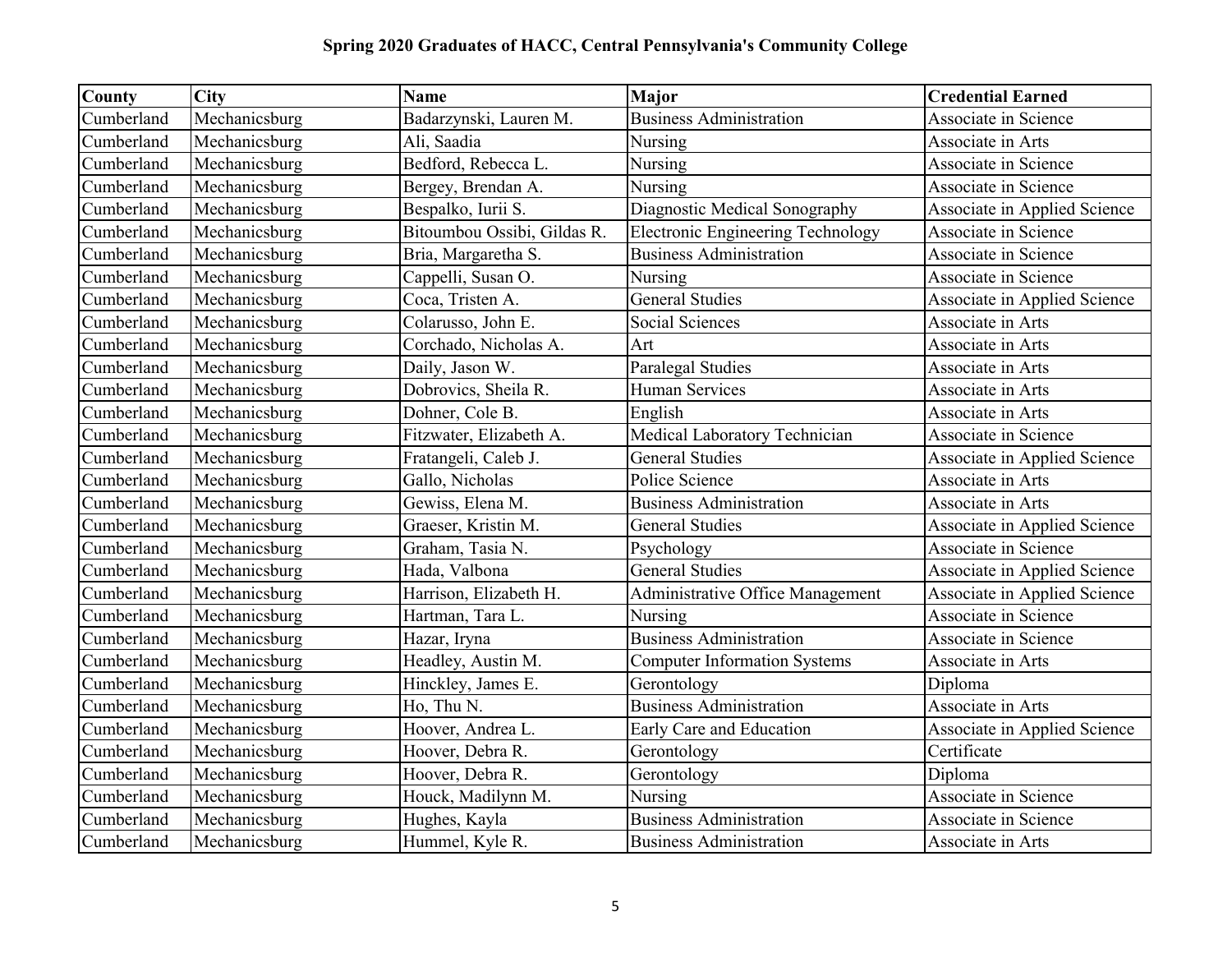| County     | <b>City</b>                | <b>Name</b>                | <b>Major</b>                             | <b>Credential Earned</b>     |
|------------|----------------------------|----------------------------|------------------------------------------|------------------------------|
| Cumberland | Mechanicsburg              | Jimenez, Carmen            | Web Development & Design                 | Associate in Arts            |
| Cumberland | Mechanicsburg              | Kamtchoum Ngena, Sandra Z. | <b>Computer Information Systems</b>      | Certificate                  |
| Cumberland | Mechanicsburg              | Keating, Aileen M.         | Nursing                                  | Associate in Science         |
| Cumberland | Mechanicsburg              | Lantz, Victoria            | Criminal Justice                         | Associate in Arts            |
| Cumberland | Mechanicsburg              | Lucente, Vincent R.        | Chemistry                                | Associate in Arts            |
| Cumberland | Mechanicsburg              | Lundeen, Jennifer L.       | <b>Human Services</b>                    | Associate in Arts            |
| Cumberland | Mechanicsburg              | Miller, Melissa J.         | <b>Computer Information Systems</b>      | Associate in Applied Science |
| Cumberland | Mechanicsburg              | Minnich, Susan J.          | Administrative Office Management         | Associate in Applied Science |
| Cumberland | Mechanicsburg              | Patel, Maitriben K.        | Mechatronics                             | Certificate                  |
| Cumberland | Mechanicsburg              | Potter, Joseph A.          | Mechanical Engineering Technology        | Associate in Science         |
| Cumberland | Mechanicsburg              | Ragni, Brock K.            | <b>Culinary Arts Catering</b>            | Certificate                  |
| Cumberland | Mechanicsburg              | Rhoads, Joshua R.          | Diagnostic Medical Sonography            | Associate in Applied Science |
| Cumberland | Mechanicsburg              | Seeley, Dawn M.            | Nursing                                  | Associate in Science         |
| Cumberland | Mechanicsburg              | Silvani, Nathan M.         | Hospitality and Tourism Management       | Associate in Applied Science |
| Cumberland | Mechanicsburg              | Singh, Jaspreet            | Web Development & Design                 | Associate in Applied Science |
| Cumberland | Mechanicsburg              | Singh, Kamalpreet          | Web Development & Design                 | Associate in Applied Science |
| Cumberland | Mechanicsburg              | Spiroff, Angela J.         | Paralegal Studies                        | Associate in Applied Science |
| Cumberland | Mechanicsburg              | Steele, Matthew            | Hospitality and Tourism Management       | Associate in Arts            |
| Cumberland | Mechanicsburg              | Swor, Kellie C.            | <b>HVAC</b>                              | Associate in Applied Science |
| Cumberland | Mechanicsburg              | Toth, Julia                | Criminal Justice                         | Associate in Arts            |
| Cumberland | Mechanicsburg              | Wang, Sharon E.            | <b>Business</b>                          | Associate in Applied Science |
| Cumberland | Mechanicsburg              | Westra, Garrett A.         | Nursing                                  | Associate in Science         |
| Cumberland | Mechanicsburg              | Zrncic, Ashlee             | Paralegal Studies                        | Associate in Arts            |
| Cumberland | <b>Mount Holly Springs</b> | Deutsch, Miah M.           | <b>Business Administration</b>           | Associate in Science         |
| Cumberland | <b>Mount Holly Springs</b> | Slusser, Kali M.           | <b>Health Care Management</b>            | Associate in Arts            |
| Cumberland | New Cumberland             | Clarke, Sean C.            | <b>Business Studies</b>                  | Associate in Arts            |
| Cumberland | New Cumberland             | Colavito, Anthony          | Early Childhood-Elementary Education     | Associate in Arts            |
| Cumberland | New Cumberland             | Koutsokostas, Demetrios H. | <b>Structural Engineering Technology</b> | Associate in Science         |
| Cumberland | New Cumberland             | Kyrychenko, Valeriya       | <b>Business Administration</b>           | Associate in Science         |
| Cumberland | New Cumberland             | Migatulski, Christopher W. | <b>General Studies</b>                   | Associate in Arts            |
| Cumberland | New Cumberland             | Miller, Ashley N.          | <b>General Studies</b>                   | Associate in Applied Science |
| Cumberland | New Cumberland             | Petrone-Still, Victoria    | Paralegal Studies                        | Certificate                  |
| Cumberland | New Cumberland             | Rowley, Alexander S.       | <b>Industrial Technology</b>             | Associate in Applied Science |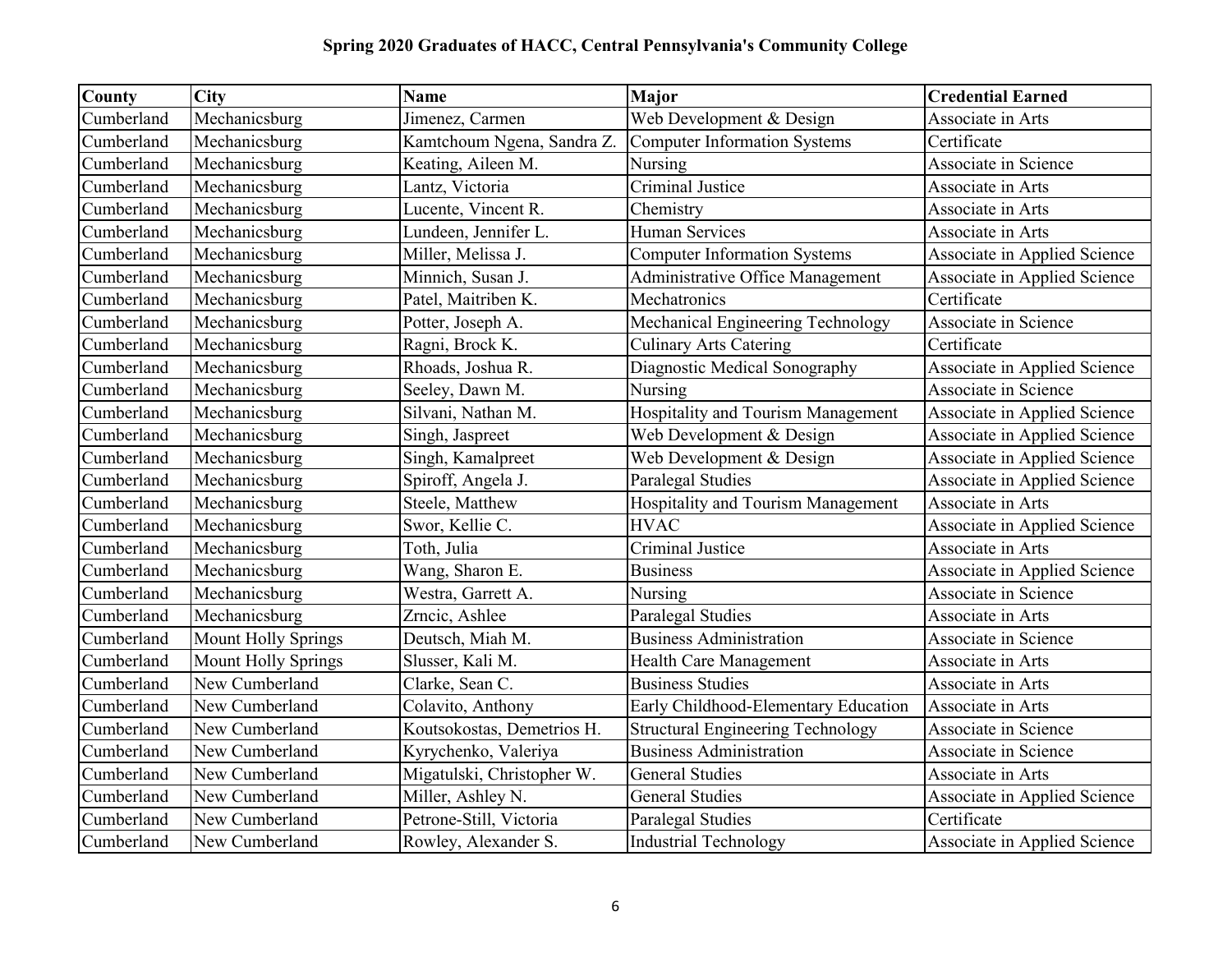| County     | <b>City</b>          | <b>Name</b>               | <b>Major</b>                          | <b>Credential Earned</b>     |
|------------|----------------------|---------------------------|---------------------------------------|------------------------------|
| Cumberland | New Cumberland       | Rutkowski, Hailey M.      | <b>Business Administration</b>        | Associate in Arts            |
| Cumberland | Newville             | Blessing, Amy A.          | Nursing                               | Associate in Arts            |
| Cumberland | Newville             | Feuchtenberger, Travis S. | <b>Business Administration</b>        | Associate in Science         |
| Cumberland | Newville             | Ranyak, Rachel A.         | Nursing                               | Associate in Arts            |
| Cumberland | Newville             | Robinson, Jason           | <b>Computer Information Systems</b>   | Associate in Applied Science |
| Cumberland | Shippensburg         | Brown, Alyssa N.          | Early Care and Education              | Associate in Arts            |
| Cumberland | Shippensburg         | Fleming, Alissa J.        | Medical Laboratory Technician         | Associate in Science         |
| Cumberland | Shippensburg         | Fogelsanger, Megan R.     | <b>Business Administration</b>        | Associate in Science         |
| Cumberland | Shippensburg         | Kelso, Logan D.           | <b>Business Studies</b>               | Associate in Arts            |
| Cumberland | Shippensburg         | Thrush, Brittany N.       | Healthcare Management                 | Associate in Applied Science |
| Cumberland | Shippensburg         | Tran, Dat N.              | Engineering                           | Associate in Science         |
| Cumberland | Shippensburg         | Weary, Kady               | <b>Health Science</b>                 | Associate in Science         |
| Cumberland | Shippensburg         | Witmer, Steven R.         | Nursing                               | Associate in Arts            |
| Cumberland | Shiremanstown        | Hinssen, Hannah N.        | <b>Wellness and Health Promotion</b>  | Associate in Applied Science |
| Cumberland | Shiremanstown        | Hykes, Albert J.          | <b>Business Administration</b>        | Associate in Arts            |
| Cumberland | <b>Walnut Bottom</b> | Brandt, Chelsea L.        | <b>Business Management</b>            | Associate in Arts            |
| Cumberland | Wormleysburg         | Fertenbaugh, Seth         | Paralegal Studies                     | Certificate                  |
| Dauphin    | Dauphin              | Kocher, Alicia V.         | Nursing                               | Associate in Arts            |
| Dauphin    | Elizabethville       | Richardson, Christa L.    | Early Childhood-Elementary Education  | Associate in Arts            |
| Dauphin    | Grantville           | Inman, Paul D.            | Architecture                          | Diploma                      |
| Dauphin    | Grantville           | Reigle, Miranda A.        | Nursing                               | Associate in Arts            |
| Dauphin    | Grantville           | Wilson, Melissa S.        | Business Management                   | Associate in Arts            |
| Dauphin    | Gratz                | Koppenhaver, Cameron C.   | <b>General Studies</b>                | Associate in Applied Science |
| Dauphin    | Halifax              | Cook, Austin J.           | <b>Business Administration</b>        | Associate in Science         |
| Dauphin    | Halifax              | Crum, Cameron M.          | Music Industry                        | Associate in Arts            |
| Dauphin    | Halifax              | Dam, Danny                | <b>Computer Networking Technology</b> | Associate in Applied Science |
| Dauphin    | Halifax              | Hogsett, Anna R.          | Psychology                            | Associate in Science         |
| Dauphin    | Halifax              | Klinger, Grant A.         | Marketing                             | Associate in Arts            |
| Dauphin    | Halifax              | Lowe, Catherine J.        | Nursing                               | Associate in Arts            |
| Dauphin    | Halifax              | McNair, Randi W.          | <b>Architectural Technology</b>       | Associate in Applied Science |
| Dauphin    | Halifax              | Paulauskas, Nicholas J.   | Mechatronics                          | Certificate                  |
| Dauphin    | Halifax              | Paulauskas, Nicholas J.   | <b>Industrial Technology</b>          | Associate in Applied Science |
| Dauphin    | Halifax              | Platt, David S.           | Web Development & Design              | Certificate                  |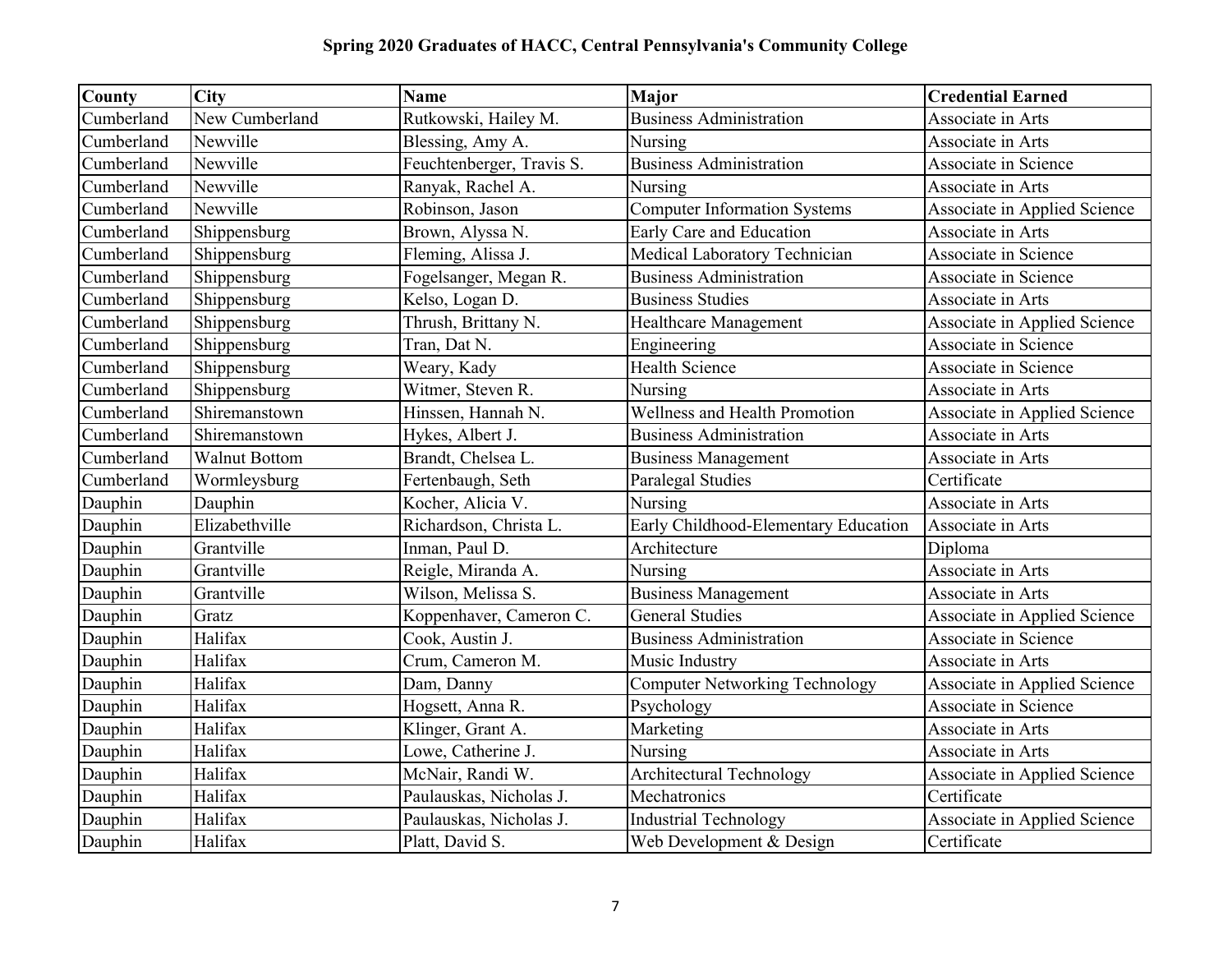| <b>County</b> | <b>City</b> | <b>Name</b>            | <b>Major</b>                            | <b>Credential Earned</b>     |
|---------------|-------------|------------------------|-----------------------------------------|------------------------------|
| Dauphin       | Halifax     | Sawdey, Zachary        | Criminal Justice                        | Associate in Arts            |
| Dauphin       | Halifax     | Schadel, Kadyn R.      | Communication                           | <b>Associate in Science</b>  |
| Dauphin       | Halifax     | Vega, Heidi A.         | <b>Business Management</b>              | Associate in Arts            |
| Dauphin       | Harrisburg  | Acri, Shyanne E.       | Nursing                                 | Associate in Science         |
| Dauphin       | Harrisburg  | Adeyemi, Stephen B.    | Nursing                                 | Associate in Science         |
| Dauphin       | Harrisburg  | Aldabal, Ali           | Marketing                               | Associate in Arts            |
| Dauphin       | Harrisburg  | Alhassan, Hauwa H.     | <b>Computer Information Systems</b>     | Associate in Applied Science |
| Dauphin       | Harrisburg  | Almusharaf, Abdalsalam | Marketing                               | Associate in Arts            |
| Dauphin       | Harrisburg  | Alquraish, Mohammed    | Marketing                               | Associate in Arts            |
| Dauphin       | Harrisburg  | Altaweel, Ahmed        | Marketing                               | Associate in Arts            |
| Dauphin       | Harrisburg  | Alton-Ward, Miranda E. | Nursing                                 | Associate in Arts            |
| Dauphin       | Harrisburg  | Bajgai, Lalita         | Early Childhood-Elementary Education    | Associate in Arts            |
| Dauphin       | Harrisburg  | Bajgai, Narayan        | <b>Business Administration</b>          | <b>Associate in Science</b>  |
| Dauphin       | Harrisburg  | Baker, Hannah M.       | <b>General Studies</b>                  | Associate in Applied Science |
| Dauphin       | Harrisburg  | Ballinger, Michael J.  | <b>Computer Information Systems</b>     | Associate in Applied Science |
| Dauphin       | Harrisburg  | Barber, Ajee           | Social Sciences                         | Associate in Arts            |
| Dauphin       | Harrisburg  | Bevins, Taylar M.      | <b>Health Science</b>                   | Associate in Applied Science |
| Dauphin       | Harrisburg  | Bish, Elaine L.        | Visual Arts/Photography                 | Certificate                  |
| Dauphin       | Harrisburg  | Blass, Nathan L.       | Nursing                                 | Associate in Science         |
| Dauphin       | Harrisburg  | Boran, Janai           | Nursing                                 | Associate in Science         |
| Dauphin       | Harrisburg  | Bretz, Klair           | <b>Building Construction Management</b> | Associate in Applied Science |
| Dauphin       | Harrisburg  | Brewer, Taylor J.      | <b>Business Studies</b>                 | Associate in Arts            |
| Dauphin       | Harrisburg  | Bryant, Aqualia        | Health Care Management                  | Associate in Arts            |
| Dauphin       | Harrisburg  | Burrows, Ivana R.      | Criminal Justice                        | Associate in Arts            |
| Dauphin       | Harrisburg  | Burtch, Katlyn         | Paralegal Studies                       | Certificate                  |
| Dauphin       | Harrisburg  | Canidate, Rhonda R.    | Health Care Management                  | Associate in Arts            |
| Dauphin       | Harrisburg  | Carlisle, Skylar N.    | Police Science                          | Associate in Arts            |
| Dauphin       | Harrisburg  | Cooper, Jazmine J.     | Web Development & Design                | Associate in Applied Science |
| Dauphin       | Harrisburg  | Corson, Megan L.       | Paralegal Studies                       | Certificate                  |
| Dauphin       | Harrisburg  | Dam, Thuy              | Dental Assisting                        | Certificate                  |
| Dauphin       | Harrisburg  | Daniels, David J.      | <b>Computer Information Systems</b>     | Associate in Applied Science |
| Dauphin       | Harrisburg  | Davis, Elijah J.       | <b>Business Administration</b>          | Associate in Arts            |
| Dauphin       | Harrisburg  | Dayer, Aaron K.        | <b>Business Administration</b>          | Associate in Science         |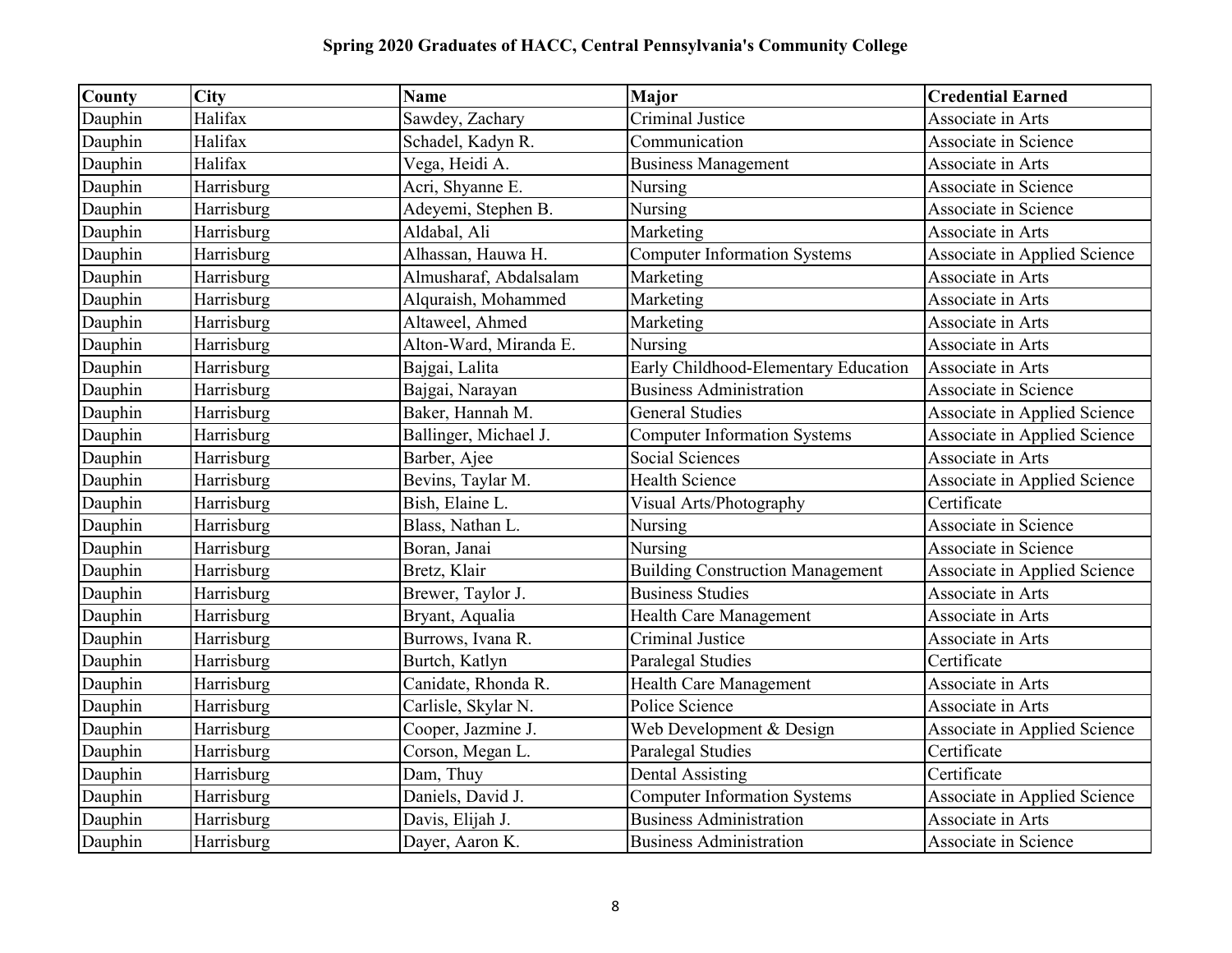| County  | City       | <b>Name</b>                | <b>Major</b>                             | <b>Credential Earned</b>     |
|---------|------------|----------------------------|------------------------------------------|------------------------------|
| Dauphin | Harrisburg | DiNatale, Amber            | Nursing                                  | Associate in Science         |
| Dauphin | Harrisburg | Dorazio, Anthony T.        | General Studies                          | Associate in Applied Science |
| Dauphin | Harrisburg | Dorazio, Anthony T.        | Nursing                                  | Associate in Science         |
| Dauphin | Harrisburg | Doxie, Kaitlyn C.          | Nursing                                  | Associate in Science         |
| Dauphin | Harrisburg | Dunbar, Jacolla            | Nursing                                  | Associate in Arts            |
| Dauphin | Harrisburg | Ecker, Franz X.            | Nursing                                  | Associate in Arts            |
| Dauphin | Harrisburg | Erb, Nicole                | <b>General Studies</b>                   | Associate in Applied Science |
| Dauphin | Harrisburg | Escate-Correa, Ryan E.     | <b>Electronic Engineering Technology</b> | Associate in Science         |
| Dauphin | Harrisburg | Fabian Curvelo, Leandro R. | Criminal Justice                         | Associate in Arts            |
| Dauphin | Harrisburg | Fane, Moussa               | <b>Business Administration</b>           | Associate in Arts            |
| Dauphin | Harrisburg | Gambone, Victoria D.       | <b>Business Studies</b>                  | Associate in Arts            |
| Dauphin | Harrisburg | Garland, Gretchen          | Gerontology                              | Associate in Arts            |
| Dauphin | Harrisburg | Gelnett, Jason             | <b>Business Administration</b>           | Associate in Arts            |
| Dauphin | Harrisburg | Gillespie, Katelinn E.     | Nursing                                  | Associate in Arts            |
| Dauphin | Harrisburg | Gonzalez-Serrano, Rosa M.  | <b>Human Services</b>                    | Associate in Arts            |
| Dauphin | Harrisburg | Greene, Noah M.            | Mechatronics                             | Associate in Applied Science |
| Dauphin | Harrisburg | Grove-Erazo, Andrey        | Architecture                             | Diploma                      |
| Dauphin | Harrisburg | Hamilton, Nathan T.        | Police Science                           | Associate in Arts            |
| Dauphin | Harrisburg | Hardy, Nyekeya L.          | <b>General Studies</b>                   | Associate in Applied Science |
| Dauphin | Harrisburg | Huff, Robert T.            | <b>Business Administration</b>           | Associate in Arts            |
| Dauphin | Harrisburg | Inthiphan, Belinda         | Communication                            | Associate in Science         |
| Dauphin | Harrisburg | Jackson, Karreara L.       | Paralegal Studies                        | Associate in Arts            |
| Dauphin | Harrisburg | Jenkins, Carreasa A.       | Nursing                                  | Associate in Science         |
| Dauphin | Harrisburg | Jennings, Sidine R.        | Dental Assisting                         | Certificate                  |
| Dauphin | Harrisburg | Johnson, Nekesha N.        | Photography                              | Associate in Fine Arts       |
| Dauphin | Harrisburg | Johnson, Simeon L.         | Mechanical Engineering Technology        | Associate in Science         |
| Dauphin | Harrisburg | Jolly, Purshinder S.       | Web Development & Design                 | Associate in Applied Science |
| Dauphin | Harrisburg | Jordan, Katharine G.       | Nursing                                  | Associate in Arts            |
| Dauphin | Harrisburg | Kenner, Sabrina            | Nursing                                  | Associate in Science         |
| Dauphin | Harrisburg | Kenny, Thomas W.           | <b>General Studies</b>                   | Associate in Arts            |
| Dauphin | Harrisburg | Kirkland, Denijha C.       | <b>General Studies</b>                   | Associate in Applied Science |
| Dauphin | Harrisburg | Kraus, Logan M.            | Nursing                                  | Associate in Science         |
| Dauphin | Harrisburg | Lachmann, Cory             | Nursing                                  | Associate in Science         |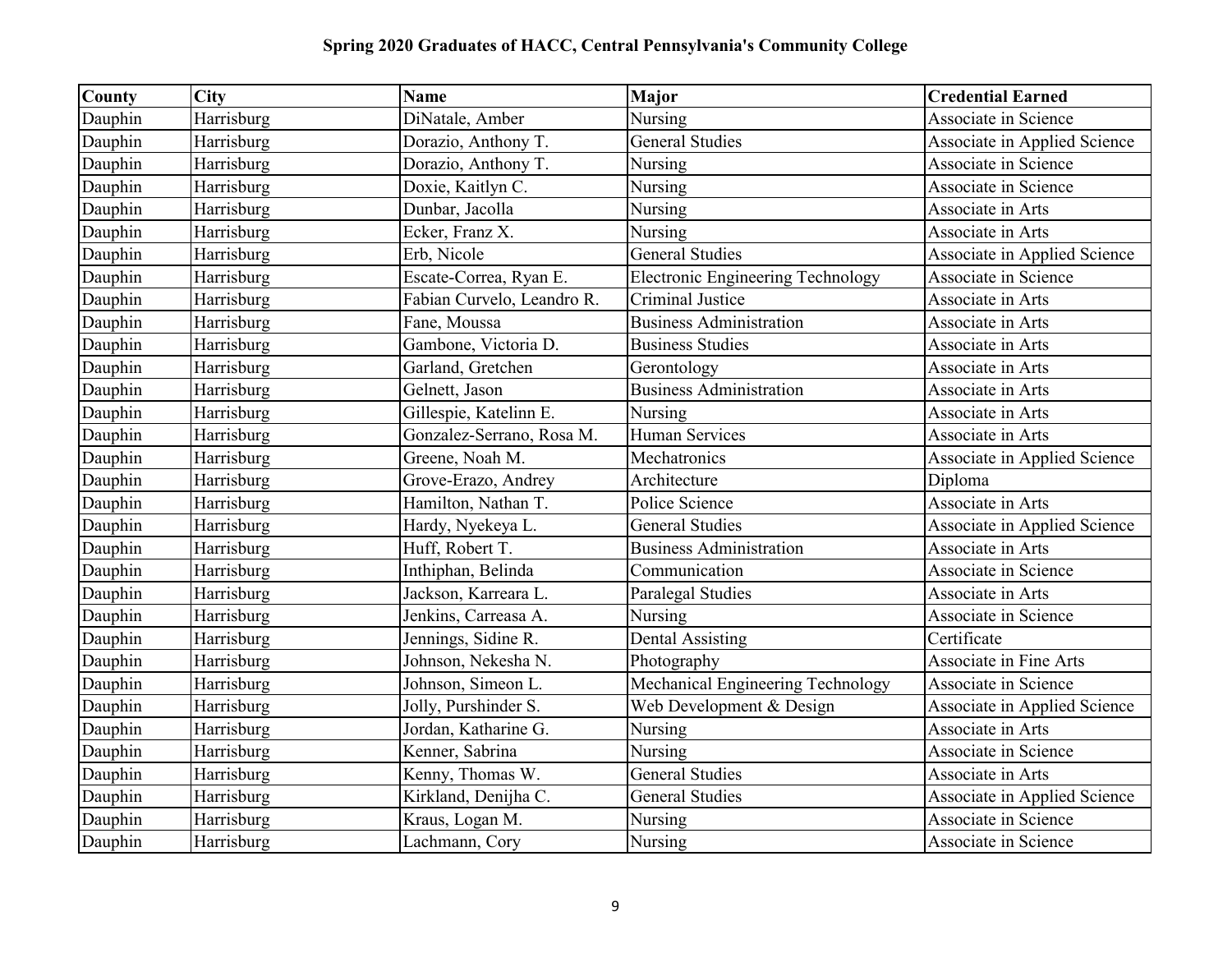| <b>County</b> | <b>City</b> | <b>Name</b>                | <b>Major</b>                          | <b>Credential Earned</b>     |
|---------------|-------------|----------------------------|---------------------------------------|------------------------------|
| Dauphin       | Harrisburg  | Laser, Heather A.          | <b>General Studies</b>                | Associate in Applied Science |
| Dauphin       | Harrisburg  | Lawrence, Jeannetta I.     | Early Childhood-Elementary Education  | Associate in Arts            |
| Dauphin       | Harrisburg  | LeCrone, Brandi E.         | Paralegal Studies                     | Associate in Arts            |
| Dauphin       | Harrisburg  | Lemos, Ashley C.           | <b>General Studies</b>                | Associate in Applied Science |
| Dauphin       | Harrisburg  | Li, Bangyan                | Early Childhood-Elementary Education  | Associate in Arts            |
| Dauphin       | Harrisburg  | Louden, Brogan S.          | <b>Exercise Science</b>               | Associate in Science         |
| Dauphin       | Harrisburg  | Lowe, Brittany T.          | Nursing                               | Associate in Arts            |
| Dauphin       | Harrisburg  | Lydell, Walker T.          | <b>Computer Information Systems</b>   | Associate in Applied Science |
| Dauphin       | Harrisburg  | Manbeck, Matthew J.        | General Studies                       | Associate in Arts            |
| Dauphin       | Harrisburg  | Martin, Noah J.            | Criminal Justice                      | Associate in Arts            |
| Dauphin       | Harrisburg  | Mazonde, Lennon            | <b>Business Administration</b>        | <b>Associate in Science</b>  |
| Dauphin       | Harrisburg  | Mills, Latoya              | <b>Computer Networking Technology</b> | Associate in Applied Science |
| Dauphin       | Harrisburg  | Mohl, Tahnner D.           | Nursing                               | Associate in Science         |
| Dauphin       | Harrisburg  | Moore, Timira              | <b>General Studies</b>                | Associate in Applied Science |
| Dauphin       | Harrisburg  | Myers, Emily A.            | <b>General Studies</b>                | Associate in Arts            |
| Dauphin       | Harrisburg  | Nguyen, Hang T.            | Biology                               | Associate in Arts            |
| Dauphin       | Harrisburg  | Nguyen, Jade               | Medical Laboratory Technician         | Associate in Science         |
| Dauphin       | Harrisburg  | Nguyen, Vi L.              | Nursing                               | Associate in Science         |
| Dauphin       | Harrisburg  | Nicholas, Adam J.          | <b>General Studies</b>                | Associate in Arts            |
| Dauphin       | Harrisburg  | Niemi, Mikayla B.          | <b>Computer Information Systems</b>   | Associate in Arts            |
| Dauphin       | Harrisburg  | Peterson, Dwan             | <b>General Studies</b>                | Associate in Applied Science |
| Dauphin       | Harrisburg  | Phan, Thao Vy N.           | Nursing                               | Associate in Arts            |
| Dauphin       | Harrisburg  | Prensa, Fressy A.          | Nursing                               | Associate in Science         |
| Dauphin       | Harrisburg  | Pyfer, James R.            | <b>Business</b>                       | Associate in Applied Science |
| Dauphin       | Harrisburg  | Rew, Nathan L.             | Math/Computer Science                 | Associate in Science         |
| Dauphin       | Harrisburg  | Riegel, Kimberly A.        | Accounting                            | Associate in Arts            |
| Dauphin       | Harrisburg  | Riley, Ollie               | Visual Arts/Photography               | Certificate                  |
| Dauphin       | Harrisburg  | Robinson, Chene M.         | Early Childhood Care & Education      | Certificate                  |
| Dauphin       | Harrisburg  | Rodriguez, Mayleen         | <b>Baking and Pastry Arts</b>         | Certificate                  |
| Dauphin       | Harrisburg  | Salvatore, Michael J.      | <b>General Studies</b>                | Associate in Applied Science |
| Dauphin       | Harrisburg  | Sanchez-Filpo, Jennifer S. | <b>Business Administration</b>        | Associate in Science         |
| Dauphin       | Harrisburg  | Santiago, Jose E.          | Medical Laboratory Technician         | Associate in Science         |
| Dauphin       | Harrisburg  | Segu-Baffoe, Sinarie I.    | Photography                           | Associate in Fine Arts       |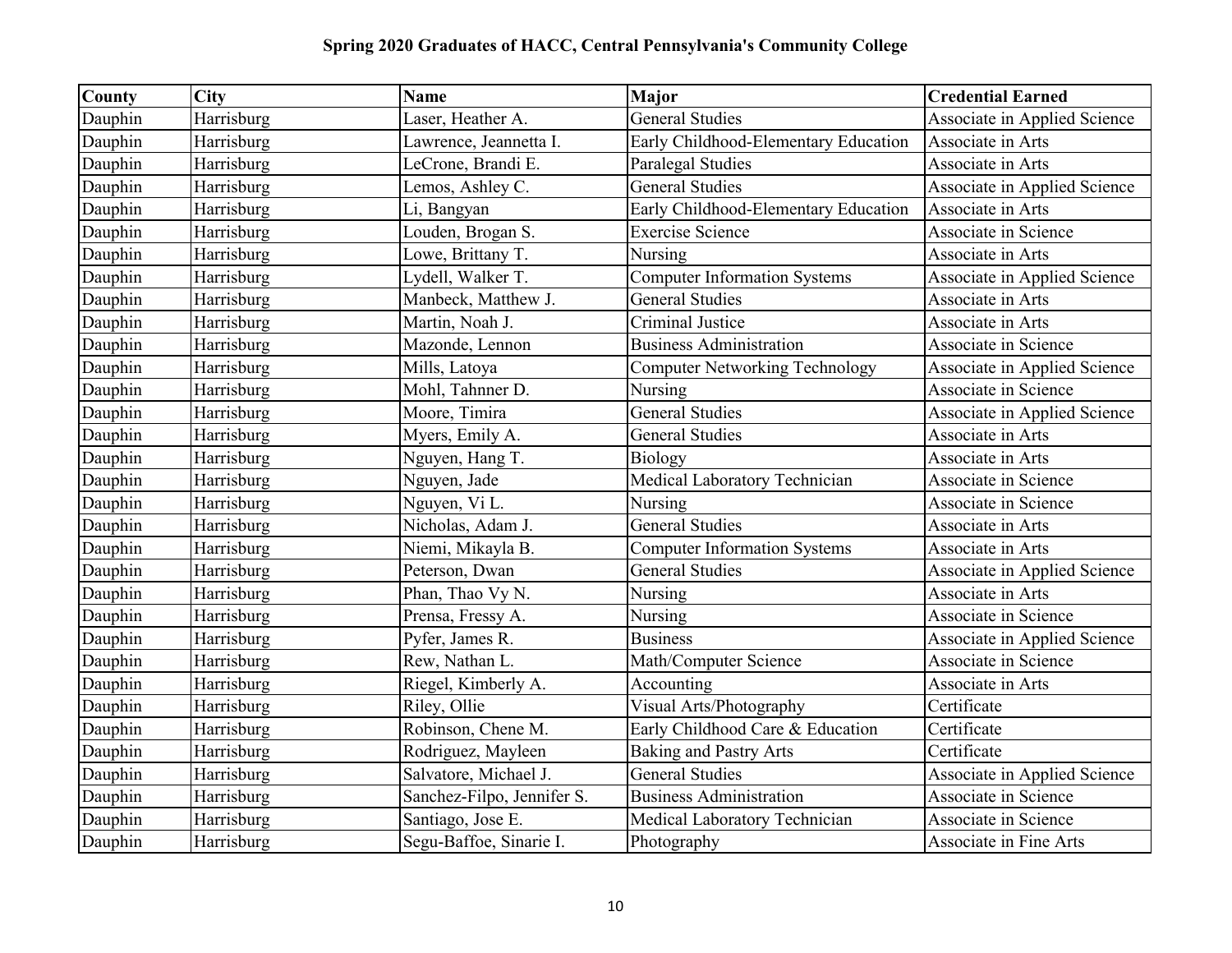| <b>County</b> | <b>City</b> | <b>Name</b>              | <b>Major</b>                          | <b>Credential Earned</b>     |
|---------------|-------------|--------------------------|---------------------------------------|------------------------------|
| Dauphin       | Harrisburg  | Shehata, Mina M.         | Nursing                               | Associate in Arts            |
| Dauphin       | Harrisburg  | Shellhamer, Erika L.     | <b>Business</b>                       | Associate in Applied Science |
| Dauphin       | Harrisburg  | Smith, Shakirah          | Police Science                        | Associate in Arts            |
| Dauphin       | Harrisburg  | Snyder, Jenna L.         | Liberal Arts                          | Associate in Arts            |
| Dauphin       | Harrisburg  | Son, Pholly              | Nursing                               | Associate in Arts            |
| Dauphin       | Harrisburg  | Stadler, Katie E.        | Early Childhood-Elementary Education  | Associate in Arts            |
| Dauphin       | Harrisburg  | Sultan, Aamir            | <b>HVAC</b>                           | Certificate                  |
| Dauphin       | Harrisburg  | Thorne, Raven            | Art                                   | Associate in Arts            |
| Dauphin       | Harrisburg  | Tompkins, Samantha       | Medical Laboratory Technician         | Associate in Science         |
| Dauphin       | Harrisburg  | Turns, Justin S.         | <b>Music Business</b>                 | Associate in Applied Science |
| Dauphin       | Harrisburg  | Vazquez, Whitney L.      | <b>General Studies</b>                | Associate in Applied Science |
| Dauphin       | Harrisburg  | Villeda, Socrates M.     | Health Care Management                | Associate in Arts            |
| Dauphin       | Harrisburg  | Vu, Trinh                | <b>Business Studies</b>               | Associate in Arts            |
| Dauphin       | Harrisburg  | Walsh, Dakota            | <b>Computer Networking Technology</b> | Associate in Applied Science |
| Dauphin       | Harrisburg  | Walton, Tyree            | Liberal Arts                          | Associate in Arts            |
| Dauphin       | Harrisburg  | Washington, Stephanie Y. | <b>Culinary Arts/Catering</b>         | Diploma                      |
| Dauphin       | Harrisburg  | Watkins, Danielle        | Wellness and Health Promotion         | Associate in Applied Science |
| Dauphin       | Harrisburg  | Wetzler, Julia R.        | <b>General Studies</b>                | Associate in Applied Science |
| Dauphin       | Harrisburg  | Wilson, Stanley          | <b>Computer Networking Technology</b> | Associate in Applied Science |
| Dauphin       | Harrisburg  | Wood, Dejah J.           | Paralegal Studies                     | Associate in Arts            |
| Dauphin       | Harrisburg  | Wyatt, Wannica C.        | <b>Culinary Arts Catering</b>         | Certificate                  |
| Dauphin       | Harrisburg  | Yeagley, Heather A.      | Healthcare Management                 | Associate in Applied Science |
| Dauphin       | Harrisburg  | Yesufu, Oluremi A.       | Music Audio & Recording Technology    | Diploma                      |
| Dauphin       | Harrisburg  | Young, Reyna B.          | <b>Business Management</b>            | Associate in Arts            |
| Dauphin       | Harrisburg  | Yurko, Melissa D.        | <b>Business Administration</b>        | Associate in Arts            |
| Dauphin       | Harrisburg  | Zeppuhar, Lori A.        | <b>Computer Information Systems</b>   | Associate in Applied Science |
| Dauphin       | Hershey     | Baek, Soyoung            | Nursing                               | Associate in Science         |
| Dauphin       | Hershey     | Bonham, Justine J.       | <b>Business Administration</b>        | Associate in Science         |
| Dauphin       | Hershey     | DeLuce, Peter D.         | Web Development & Design              | Associate in Applied Science |
| Dauphin       | Hershey     | Diener, Nathan R.        | Communication                         | Associate in Science         |
| Dauphin       | Hershey     | Kiscadden, Tyler S.      | Police Science                        | Associate in Arts            |
| Dauphin       | Hershey     | Morrison, Rebecca L.     | <b>General Studies</b>                | Associate in Applied Science |
| Dauphin       | Hershey     | Patel, Nick I.           | <b>Business Administration</b>        | Associate in Science         |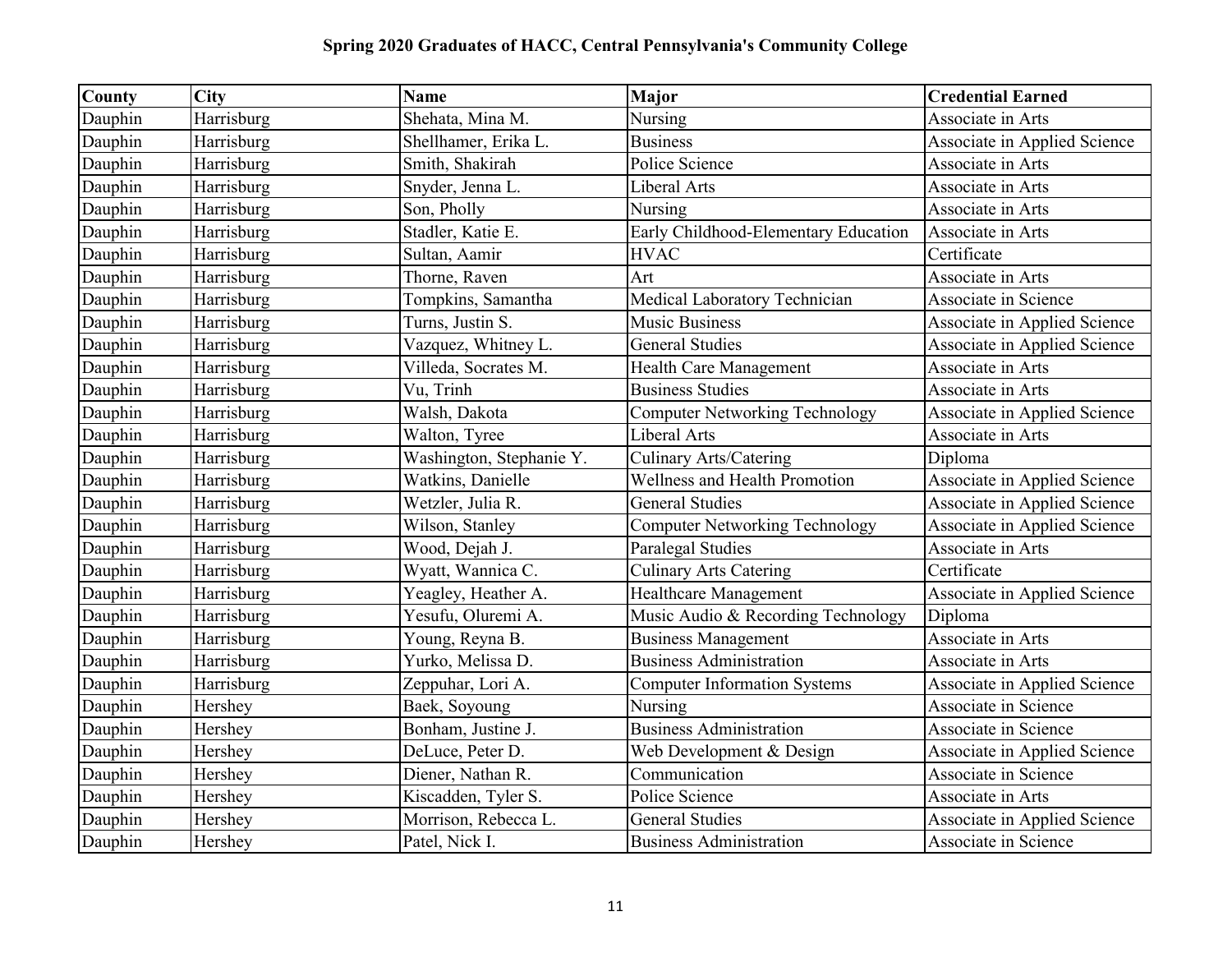| County  | <b>City</b> | <b>Name</b>              | <b>Major</b>                             | <b>Credential Earned</b>     |
|---------|-------------|--------------------------|------------------------------------------|------------------------------|
| Dauphin | Hershey     | Smith Kolanjian, Colleen | <b>Computer Information Security</b>     | Associate in Science         |
| Dauphin | Hershey     | Tice, Justin             | <b>Criminal Justice</b>                  | Associate in Arts            |
| Dauphin | Hershey     | Wright, Jamar C.         | <b>Human Services</b>                    | Associate in Arts            |
| Dauphin | Highspire   | Folk, Zuleyka M.         | Psychology                               | Associate in Science         |
| Dauphin | Highspire   | Phillips, Sean           | Welding                                  | Certificate                  |
| Dauphin | Hummelstown | Arenburg, Jamie          | <b>General Studies</b>                   | Associate in Applied Science |
| Dauphin | Hummelstown | Aull, Sarah              | <b>Healthcare Management</b>             | Associate in Applied Science |
| Dauphin | Hummelstown | Cogan, Tyler J.          | <b>General Studies</b>                   | Associate in Arts            |
| Dauphin | Hummelstown | Dincau, Brianna N.       | <b>General Studies</b>                   | Associate in Applied Science |
| Dauphin | Hummelstown | Foreman, Brandon         | <b>Business Administration</b>           | Associate in Science         |
| Dauphin | Hummelstown | Foreman, Cameron         | <b>General Studies</b>                   | Associate in Applied Science |
| Dauphin | Hummelstown | Gingrich, Cory A.        | <b>Electrical Technology</b>             | Certificate                  |
| Dauphin | Hummelstown | Jajich, Jay J.           | <b>Business Administration</b>           | Associate in Science         |
| Dauphin | Hummelstown | Klock, Michael D.        | Criminal Justice                         | Associate in Arts            |
| Dauphin | Hummelstown | Marconi, Philip B.       | <b>Automotive Technology</b>             | Associate in Applied Science |
| Dauphin | Hummelstown | Marrero, Ryan A.         | <b>General Studies</b>                   | Associate in Applied Science |
| Dauphin | Hummelstown | Miller, Joseph J.        | <b>Computer Networking Technology</b>    | Associate in Applied Science |
| Dauphin | Hummelstown | Mills, Christin Y.       | Web Development & Design                 | Associate in Applied Science |
| Dauphin | Hummelstown | Mowery, Melanie N.       | Nursing                                  | Associate in Arts            |
| Dauphin | Hummelstown | Smith, David L.          | <b>Electronic Engineering Technology</b> | Associate in Science         |
| Dauphin | Lykens      | Herb, Emily E.           | Early Childhood Care & Education         | Certificate                  |
| Dauphin | Lykens      | Shrawder, Jeffrey A.     | Police Science                           | Associate in Arts            |
| Dauphin | Lykens      | Thomas, Gabrielle M.     | Early Care and Education                 | Associate in Arts            |
| Dauphin | Lykens      | Travitz, Natalie R.      | Nursing                                  | Associate in Arts            |
| Dauphin | Middletown  | Andree, Dylan R.         | Police Science                           | Associate in Arts            |
| Dauphin | Middletown  | Cleland, Alexis L.       | Social Sciences                          | Associate in Arts            |
| Dauphin | Middletown  | Hall, Kelly M.           | Nursing                                  | Associate in Arts            |
| Dauphin | Middletown  | Landis, Haden W.         | Police Science                           | Associate in Arts            |
| Dauphin | Middletown  | Lefever, Veronica        | <b>Electrical Technology</b>             | Certificate                  |
| Dauphin | Middletown  | Punugula, Keshia S.      | Healthcare Management                    | Associate in Applied Science |
| Dauphin | Middletown  | Snody, Elisabeth A.      | <b>General Studies</b>                   | Associate in Applied Science |
| Dauphin | Middletown  | Royer, Ashley            | <b>Business</b>                          | Associate in Applied Science |
| Dauphin | Middletown  | Wright, Katelin          | Nursing                                  | Associate in Science         |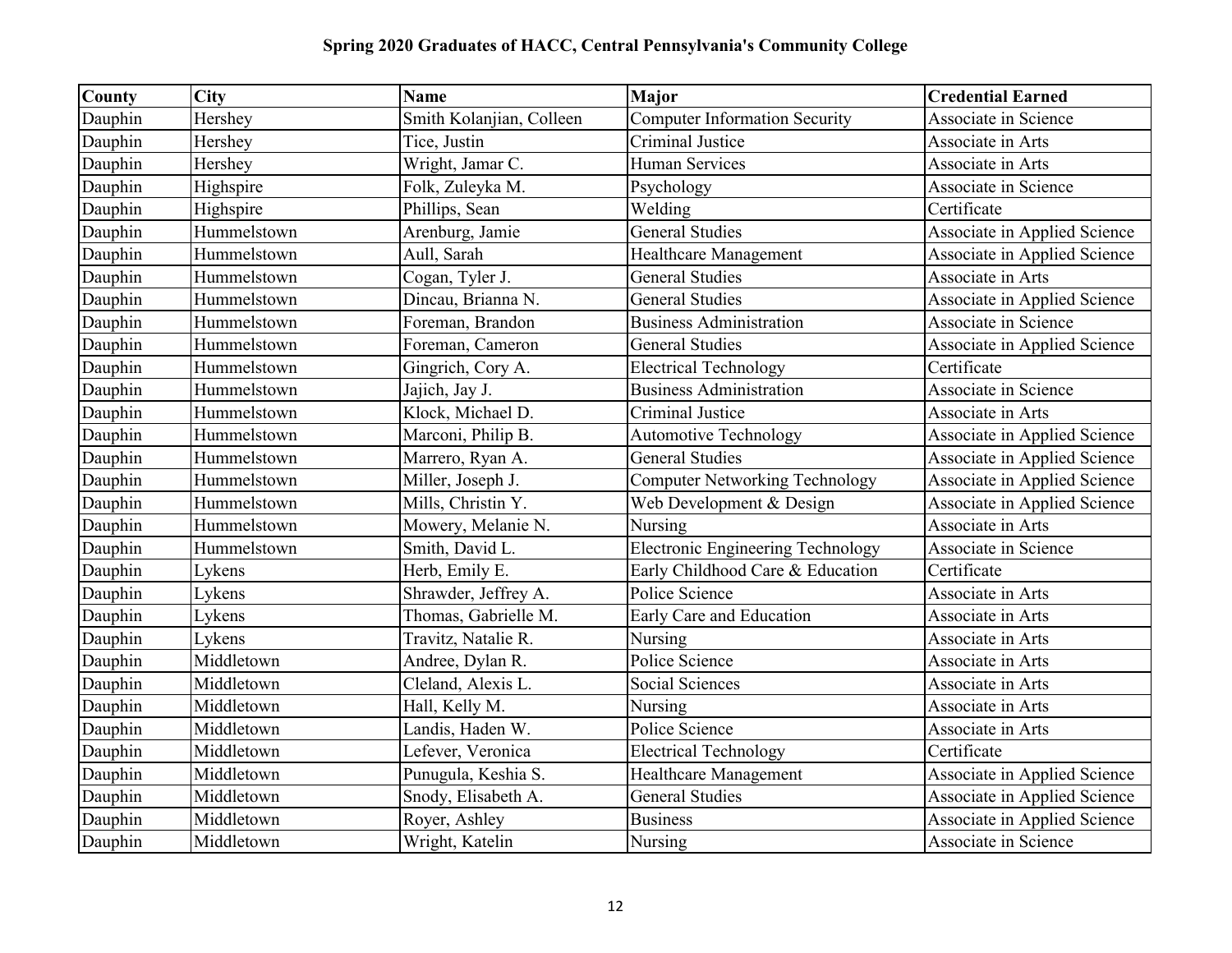| <b>County</b> | <b>City</b>         | <b>Name</b>              | <b>Major</b>                             | <b>Credential Earned</b>      |
|---------------|---------------------|--------------------------|------------------------------------------|-------------------------------|
| Dauphin       | Millersburg         | Boyer, Tyler E.          | Police Science                           | Associate in Arts             |
| Dauphin       | Millersburg         | Burger, Kelsey N.        | Early Childhood Care & Education         | Certificate                   |
| Dauphin       | Millersburg         | Fox, Garrett             | <b>HVAC</b>                              | Certificate                   |
| Dauphin       | Millersburg         | Gilmore, Carolyn         | <b>General Studies</b>                   | Associate in Applied Science  |
| Dauphin       | Millersburg         | Spotts, Britney L.       | <b>General Studies</b>                   | Associate in Applied Science  |
| Dauphin       | Millersburg         | Zuck, Valerie            | Psychology                               | Associate in Science          |
| Dauphin       | Steelton            | Nieliwocki, Elizabeth    | Nursing                                  | Associate in Science          |
| Dauphin       | Steelton            | Sackey, Innocencia K.    | Art                                      | Associate in Arts             |
| Dauphin       | Wiconisco           | Koppenhaver, Kaitlyn M.  | <b>General Studies</b>                   | Associate in Applied Science  |
| Dauphin       | Williamstown        | Daniel, Jenna E.         | Diagnostic Medical Sonography            | Associate in Applied Science  |
| Dauphin       | Williamstown        | Wertz, Dylan             | <b>Industrial Technology</b>             | Associate in Applied Science  |
| Erie          | Mckean              | McClenachan, Roseanna D. | Social Sciences                          | Associate in Arts             |
| Franklin      | Chambersburg        | Boeshart, Nevin A.       | Nursing                                  | Associate in Science          |
| Franklin      | Chambersburg        | Holden, Samantha J.      | Communication                            | <b>Associate in Science</b>   |
| Franklin      | Chambersburg        | Smith, Brya S.           | Photography                              | <b>Associate in Fine Arts</b> |
| Franklin      | Chambersburg        | Spangler, Lindi N.       | Nursing                                  | Associate in Science          |
| Franklin      | Chambersburg        | Stevens, Justin          | <b>Baking and Pastry Arts</b>            | Certificate                   |
| Franklin      | Doylesburg          | O'Donel, Makayla R.      | <b>General Studies</b>                   | Associate in Applied Science  |
| Franklin      | Fayetteville        | Burkett, Jami R.         | Social Sciences                          | Associate in Arts             |
| Franklin      | Fayetteville        | Hart, Joshua A.          | Professional Bookkeeping                 | Certificate                   |
| Franklin      | Ft Loudon           | Swope, Holly N.          | Nursing                                  | Associate in Science          |
| Franklin      | Greencastle         | Leprevost, Brianna       | Healthcare Management                    | Associate in Applied Science  |
| Franklin      | <b>Saint Thomas</b> | Mumma, Kenneth D.        | <b>Business Studies</b>                  | Associate in Arts             |
| Franklin      | Spring Run          | Besecker, Tiffany A.     | <b>Business Administration</b>           | Associate in Arts             |
| Franklin      | Waynesboro          | Spinelli, Valeria R.     | <b>General Studies</b>                   | Associate in Arts             |
| Franklin      | Waynesboro          | Turner, Amanda M.        | Police Science                           | Associate in Applied Science  |
| Fulton        | Mc Connellsburg     | Pryor, Kimberly B.       | Early Childhood-Elementary Education     | Associate in Arts             |
| Juniata       | Mc Alisterville     | Beverlin, Mason          | <b>Industrial Technology</b>             | Associate in Applied Science  |
| Juniata       | Mc Alisterville     | Beverlin, Mason          | Mechatronics                             | Certificate                   |
| Juniata       | Mc Alisterville     | Fogle, Zachary P.        | Criminal Justice                         | Associate in Arts             |
| Juniata       | Mifflintown         | McMullen, Glenn E.       | <b>Structural Engineering Technology</b> | Associate in Science          |
| Juniata       | Port Royal          | Landis, Danica S.        | Philosophy                               | Associate in Arts             |
| Juniata       | Port Royal          | Sanchez, Leslie Y.       | Early Childhood-Elementary Education     | Associate in Arts             |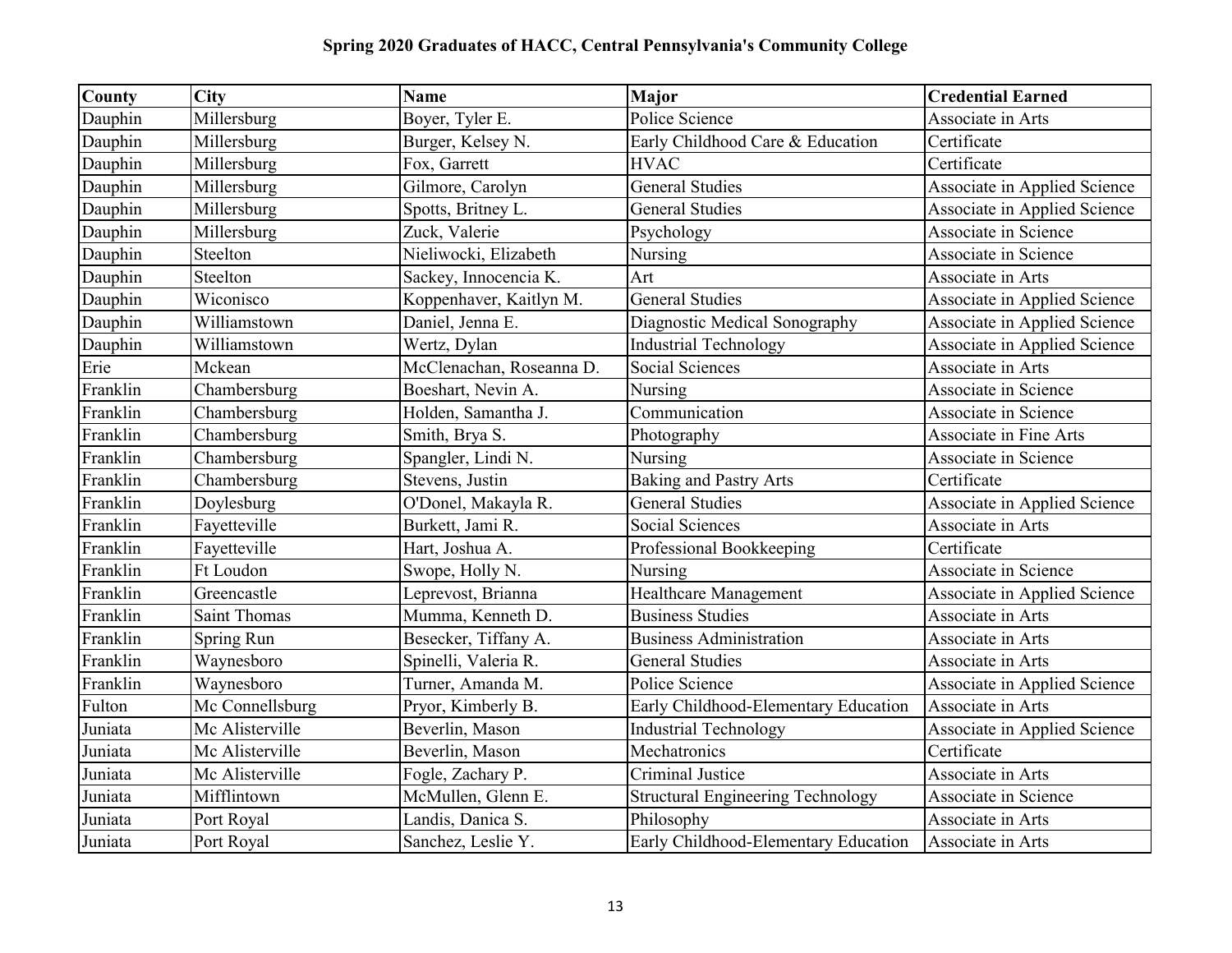| <b>County</b> | <b>City</b>            | <b>Name</b>             | Major                                | <b>Credential Earned</b>     |
|---------------|------------------------|-------------------------|--------------------------------------|------------------------------|
| Juniata       | Thompsontown           | Plesce, Madison A.      | <b>General Studies</b>               | Associate in Applied Science |
| Juniata       | Thompsontown           | Schlegel, Kylie         | Nursing                              | Associate in Science         |
| Lancaster     | Akron                  | Haynes, Tonya L.        | Paralegal Studies                    | Associate in Arts            |
| Lancaster     | Akron                  | Hunter, Sara A.         | Early Care and Education             | Associate in Arts            |
| Lancaster     | Akron                  | Johnson, Shane T.       | Criminal Justice                     | Associate in Arts            |
| Lancaster     | Akron                  | Mulumba, Terry          | <b>General Studies</b>               | Associate in Arts            |
| Lancaster     | Akron                  | Podmarkova, Diana       | <b>Business Administration</b>       | Associate in Science         |
| Lancaster     | Akron                  | Roark, Brandon L.       | Criminal Justice                     | Associate in Arts            |
| Lancaster     | Bainbridge             | Smith, Jennifer K.      | Nursing                              | Associate in Arts            |
| Lancaster     | Bainbridge             | Stoltzfus, Abigail      | Paralegal Studies                    | Associate in Applied Science |
| Lancaster     | Brownstown             | Greiner, Hannah J.      | Paralegal Studies                    | Associate in Applied Science |
| Lancaster     | Columbia               | Charles, Stephany P.    | Early Childhood-Elementary Education | Associate in Arts            |
| Lancaster     | Columbia               | Plastino, Jenna M.      | Nursing                              | Associate in Science         |
| Lancaster     | Columbia               | Rentas, Iris            | Nursing                              | Associate in Arts            |
| Lancaster     | Columbia               | Waldrop, Devon M.       | Medical Laboratory Technician        | Associate in Science         |
| Lancaster     | Conestoga              | Lim, Ashley C.          | Nursing                              | Associate in Science         |
| Lancaster     | Denver                 | Deering, Nathaniel R.   | <b>Computer Information Systems</b>  | Associate in Arts            |
| Lancaster     | Denver                 | Hibberd, Kevin F.       | <b>Business Administration</b>       | <b>Associate in Science</b>  |
| Lancaster     | Denver                 | Plaisance, Michelle L.  | Professional Bookkeeping             | Certificate                  |
| Lancaster     | Denver                 | Turner, Tania L.        | English                              | Associate in Arts            |
| Lancaster     | <b>East Petersburg</b> | Layser, Erin            | Nursing                              | Associate in Science         |
| Lancaster     | Elizabethtown          | Balcha, Rediate G.      | Medical Laboratory Technician        | Associate in Science         |
| Lancaster     | Elizabethtown          | Cedeno, John D.         | Liberal Arts                         | Associate in Arts            |
| Lancaster     | Elizabethtown          | Charland, Anne Marie J. | Nursing                              | Associate in Science         |
| Lancaster     | Elizabethtown          | Fischer, Elvina E.      | Nursing                              | Associate in Science         |
| Lancaster     | Elizabethtown          | Kennedy, Tina M.        | Nursing                              | Associate in Arts            |
| Lancaster     | Elizabethtown          | Leaman, Emma F.         | Criminal Justice                     | Associate in Arts            |
| Lancaster     | Elizabethtown          | Martin, Jessica L.      | Accounting                           | Associate in Arts            |
| Lancaster     | Elizabethtown          | Ortega, Margie T.       | <b>General Studies</b>               | Associate in Applied Science |
| Lancaster     | Elizabethtown          | Patton, Alison          | Nursing                              | Associate in Science         |
| Lancaster     | Elizabethtown          | Quinn, John M.          | <b>General Studies</b>               | Associate in Applied Science |
| Lancaster     | Elizabethtown          | Rebman, Debra M.        | Gerontology Certificate              | Certificate                  |
| Lancaster     | Elizabethtown          | Vuxta, Kristin M.       | Early Childhood-Elementary Education | Associate in Arts            |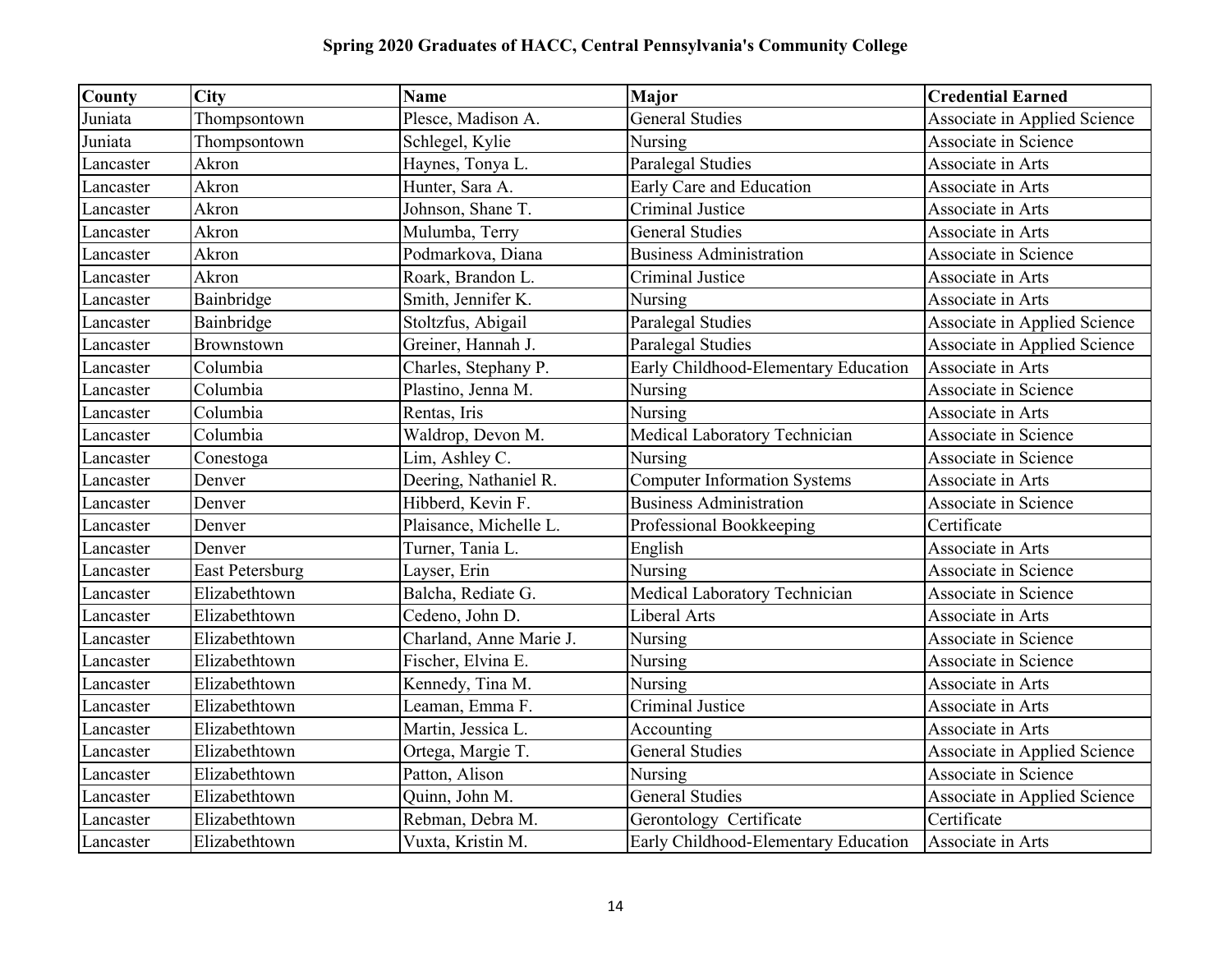| <b>County</b> | <b>City</b>   | <b>Name</b>           | <b>Major</b>                         | <b>Credential Earned</b>     |
|---------------|---------------|-----------------------|--------------------------------------|------------------------------|
| Lancaster     | Elizabethtown | Wachter, Aaron D.     | <b>Electrical Technology</b>         | Associate in Applied Science |
| Lancaster     | Elizabethtown | Walmer, Whitney M.    | Communication                        | Associate in Science         |
| Lancaster     | Elizabethtown | Zerphey, Taylor A.    | Nursing                              | Associate in Science         |
| Lancaster     | Ephrata       | Guevara, Maria A.     | Early Childhood-Elementary Education | Associate in Arts            |
| Lancaster     | Ephrata       | Hanna, Bridgette      | <b>Social Sciences</b>               | Associate in Arts            |
| Lancaster     | Ephrata       | Imperial, Caroline    | <b>Wellness and Health Promotion</b> | Associate in Applied Science |
| Lancaster     | Ephrata       | Richwine, Sara G.     | Psychology                           | Associate in Arts            |
| Lancaster     | Ephrata       | Romberger, Amanda     | <b>Business Studies</b>              | Associate in Arts            |
| Lancaster     | Ephrata       | Shenberger, Cyrah D.  | Nursing                              | <b>Associate in Science</b>  |
| Lancaster     | Ephrata       | Tran, Thao T.         | <b>Business Administration</b>       | Associate in Arts            |
| Lancaster     | Ephrata       | Wolfinger, Brandi     | Biology                              | Associate in Science         |
| Lancaster     | Ephrata       | Ya, Benjamin          | <b>Business Administration</b>       | Associate in Arts            |
| Lancaster     | Holtwood      | DiCamillo, Kelly M.   | Paralegal Studies                    | Certificate                  |
| Lancaster     | Kinzers       | Alvaro, Margoth E.    | <b>General Studies</b>               | Associate in Arts            |
| Lancaster     | Lancaster     | Ament, Brandon        | <b>Electrical Technology</b>         | Associate in Applied Science |
| Lancaster     | Lancaster     | Benner, Quinn E.      | Social Sciences                      | Associate in Arts            |
| Lancaster     | Lancaster     | Bitar, Samir D.       | <b>General Studies</b>               | Associate in Applied Science |
| Lancaster     | Lancaster     | Bougiamas, Vasilis S. | Math/Computer Science                | Associate in Science         |
| Lancaster     | Lancaster     | Brogdon, Sheenita     | Health Care Management               | Associate in Arts            |
| Lancaster     | Lancaster     | Burgos, Jenissa M.    | <b>Business</b>                      | Associate in Applied Science |
| Lancaster     | Lancaster     | Bush, Lenore E.       | Nursing                              | <b>Associate in Science</b>  |
| Lancaster     | Lancaster     | Cawood, Jonathan E.   | Criminal Justice                     | Associate in Arts            |
| Lancaster     | Lancaster     | Coblentz, Ashley N.   | Psychology                           | Associate in Science         |
| Lancaster     | Lancaster     | Csoka, James R.       | <b>Business Administration</b>       | Associate in Arts            |
| Lancaster     | Lancaster     | Enjamo, Bereket L.    | <b>Computer Information Systems</b>  | Associate in Arts            |
| Lancaster     | Lancaster     | Eshleman, Rebekah     | Nursing                              | <b>Associate in Science</b>  |
| Lancaster     | Lancaster     | Feliciano, Natasha    | Nursing                              | Associate in Science         |
| Lancaster     | Lancaster     | Fidgett, Rose I.      | <b>Business Administration</b>       | Associate in Arts            |
| Lancaster     | Lancaster     | Forte, Summer J.      | Psychology                           | Associate in Science         |
| Lancaster     | Lancaster     | Galmai, Kalbillah A.  | Biology                              | Associate in Arts            |
| Lancaster     | Lancaster     | Ghimire, Yogesh       | Medical Laboratory Technician        | <b>Associate in Science</b>  |
| Lancaster     | Lancaster     | Gonzalez, Cristian    | <b>General Studies</b>               | Associate in Applied Science |
| Lancaster     | Lancaster     | Guja, Lensa           | <b>Computer Information Systems</b>  | Associate in Arts            |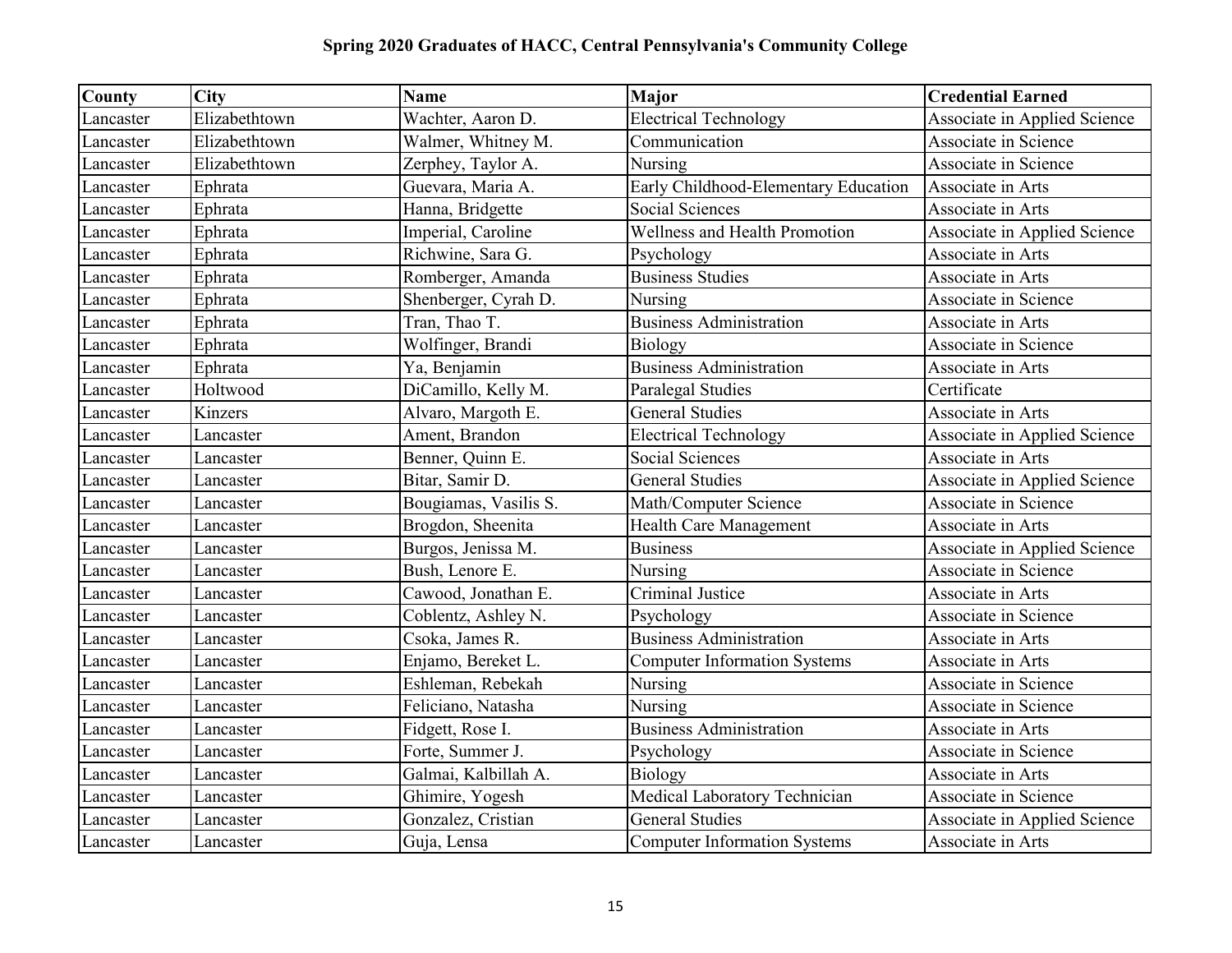| County    | <b>City</b> | <b>Name</b>              | Major                               | <b>Credential Earned</b>     |
|-----------|-------------|--------------------------|-------------------------------------|------------------------------|
| Lancaster | Lancaster   | Haas, Tristan            | <b>Business Administration</b>      | Associate in Science         |
| Lancaster | Lancaster   | Hartman, Kate E.         | <b>Business</b>                     | Associate in Applied Science |
| Lancaster | Lancaster   | Ingles, Evelyn P.        | <b>General Studies</b>              | Associate in Applied Science |
| Lancaster | Lancaster   | Jules, Roos D.           | <b>Computer Information Systems</b> | Associate in Arts            |
| Lancaster | Lancaster   | King, Savannah C.        | <b>Business</b>                     | Associate in Applied Science |
| Lancaster | Lancaster   | Kreider, Zachariah S.    | <b>General Studies</b>              | Associate in Arts            |
| Lancaster | Lancaster   | Linkchorst, Alyson       | Social Sciences                     | Associate in Arts            |
| Lancaster | Lancaster   | Lowden, Taria L.         | <b>Business Studies</b>             | Associate in Arts            |
| Lancaster | Lancaster   | Lucas, Kali T.           | Communication                       | <b>Associate in Science</b>  |
| Lancaster | Lancaster   | Manno, Giavonna R.       | <b>General Studies</b>              | Associate in Applied Science |
| Lancaster | Lancaster   | Martinelli, Allison R.   | Nursing                             | <b>Associate in Science</b>  |
| Lancaster | Lancaster   | McCarty, Zachary T.      | <b>Business Administration</b>      | Associate in Science         |
| Lancaster | Lancaster   | Mims, Victoria L.        | <b>Business</b>                     | Associate in Applied Science |
| Lancaster | Lancaster   | Morales, Franklin        | Accounting                          | Associate in Arts            |
| Lancaster | Lancaster   | Morgan, Julianne C.      | <b>General Studies</b>              | Associate in Arts            |
| Lancaster | Lancaster   | Moore, Robert C.         | Nursing                             | Associate in Science         |
| Lancaster | Lancaster   | Mowrer, Dustin N.        | Nursing                             | Associate in Arts            |
| Lancaster | Lancaster   | Nazario, Joanne          | <b>Business Studies</b>             | Associate in Arts            |
| Lancaster | Lancaster   | Ngo, Hoang K.            | <b>Dental Assisting</b>             | Certificate                  |
| Lancaster | Lancaster   | Nguyen, Angela T.        | <b>General Studies</b>              | Associate in Applied Science |
| Lancaster | Lancaster   | Nguyen, Lan T.           | <b>Business Administration</b>      | Associate in Science         |
| Lancaster | Lancaster   | Nguyen, Thuy K.          | Nursing                             | Associate in Science         |
| Lancaster | Lancaster   | Ortiz, Angel L.          | <b>Business Management</b>          | Associate in Arts            |
| Lancaster | Lancaster   | Osuna, Maria B.          | Paralegal Studies                   | Associate in Arts            |
| Lancaster | Lancaster   | Patel, Binisha K.        | Medical Laboratory Technician       | <b>Associate in Science</b>  |
| Lancaster | Lancaster   | Peters, Tara R.          | Nursing                             | Associate in Arts            |
| Lancaster | Lancaster   | Prathumwan, Wannaree     | <b>Business Administration</b>      | Associate in Science         |
| Lancaster | Lancaster   | Quintana, Abraham        | <b>Business Administration</b>      | Associate in Arts            |
| Lancaster | Lancaster   | Raifsnider, Olivia G.    | Psychology                          | Associate in Science         |
| Lancaster | Lancaster   | Reheard, Jill            | Paralegal Studies                   | Certificate                  |
| Lancaster | Lancaster   | Rivera Munoz, Daniela B. | <b>Business Administration</b>      | Associate in Science         |
| Lancaster | Lancaster   | Rodriguez, Kassandrah    | <b>General Studies</b>              | Associate in Applied Science |
| Lancaster | Lancaster   | Roman, Bryant            | Computer Networking Technology      | Associate in Applied Science |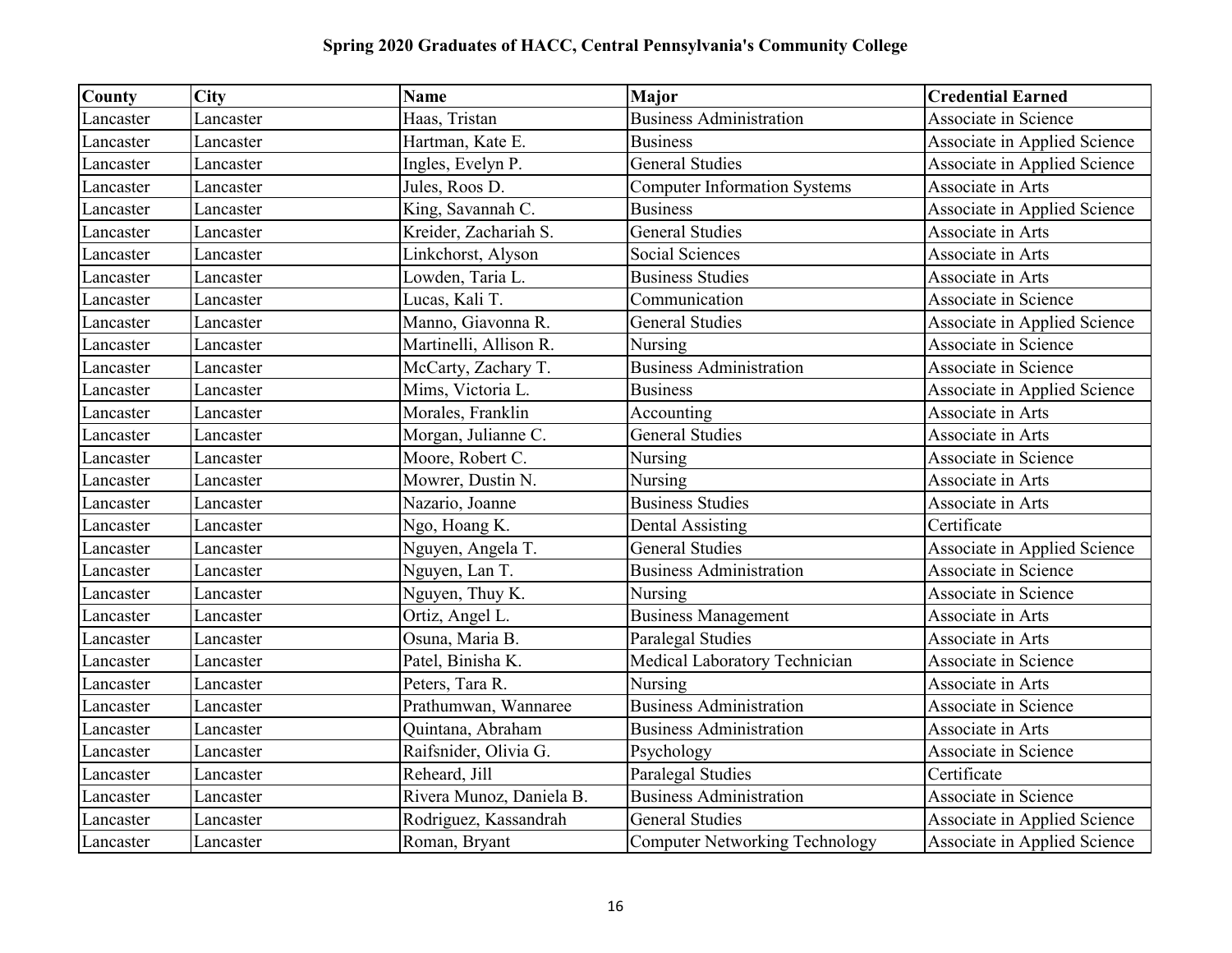| <b>County</b> | <b>City</b> | <b>Name</b>                | <b>Major</b>                         | <b>Credential Earned</b>     |
|---------------|-------------|----------------------------|--------------------------------------|------------------------------|
| Lancaster     | Lancaster   | Sahm-Terada, Elaine M.     | <b>Business Studies</b>              | Associate in Arts            |
| Lancaster     | Lancaster   | Schantz, Kelsie            | <b>Business Administration</b>       | Associate in Arts            |
| Lancaster     | Lancaster   | Severson, James J.         | <b>Human Services</b>                | Associate in Arts            |
| Lancaster     | Lancaster   | Tipton, Kathryn E.         | Liberal Arts                         | Associate in Arts            |
| Lancaster     | Lancaster   | Torres, Kathryne A.        | <b>Human Services</b>                | Associate in Arts            |
| Lancaster     | Lancaster   | Urena Santos, Frederic M.  | <b>Business Administration</b>       | Associate in Science         |
| Lancaster     | Landisville | Volz, Michelle A.          | <b>Human Services</b>                | Associate in Arts            |
| Lancaster     | Leola       | Achey, April C.            | <b>Business Administration</b>       | Associate in Science         |
| Lancaster     | Leola       | Groff, Josie D.            | Early Care and Education             | Associate in Applied Science |
| Lancaster     | Leola       | Quirke, Victoria M.        | Hospitality and Tourism Management   | Associate in Applied Science |
| Lancaster     | Lititz      | Bernardini, Olivia A.      | Nursing                              | Associate in Science         |
| Lancaster     | Lititz      | Bernstein, Mei Li          | <b>Business Administration</b>       | Associate in Science         |
| Lancaster     | Lititz      | Burns, Leah                | Nursing                              | Associate in Science         |
| Lancaster     | Lititz      | Cheesman, Elyssa N.        | <b>General Studies</b>               | Associate in Arts            |
| Lancaster     | Lititz      | Desai, Janavi T.           | Medical Laboratory Technician        | Associate in Science         |
| Lancaster     | Lititz      | Edwards, Sharon L.         | Nursing                              | Associate in Arts            |
| Lancaster     | Lititz      | Hines, Jason P.            | <b>General Studies</b>               | Associate in Arts            |
| Lancaster     | Lititz      | Hutchison, Shaun M.        | <b>General Studies</b>               | Associate in Arts            |
| Lancaster     | Lititz      | Lindenmuth, Samantha       | Communication                        | Associate in Science         |
| Lancaster     | Lititz      | Morales Gonzalez, Jonathan | <b>Business Administration</b>       | <b>Associate in Science</b>  |
| Lancaster     | Lititz      | Randazzo, John L.          | <b>General Studies</b>               | Associate in Arts            |
| Lancaster     | Lititz      | Shaughnessy, Neva          | Nursing                              | Associate in Science         |
| Lancaster     | Lititz      | Tiedeken, James M.         | <b>General Studies</b>               | Associate in Applied Science |
| Lancaster     | Lititz      | Tshudy, Jessica L.         | Nursing                              | Associate in Science         |
| Lancaster     | Lititz      | Wagner, Renee B.           | Nursing                              | Associate in Science         |
| Lancaster     | Lititz      | Weiler, Kaelyn A.          | Nursing                              | Associate in Arts            |
| Lancaster     | Manheim     | Beamesderfer, Jena R.      | <b>Business Administration</b>       | Associate in Science         |
| Lancaster     | Manheim     | Kohler, Jennifer           | <b>General Studies</b>               | Associate in Applied Science |
| Lancaster     | Manheim     | Levitan, Rachael A.        | <b>General Studies</b>               | Associate in Applied Science |
| Lancaster     | Manheim     | Miller, Anna L.            | <b>General Studies</b>               | Associate in Applied Science |
| Lancaster     | Manheim     | Miller, Seth E.            | <b>Computer Information Security</b> | Associate in Science         |
| Lancaster     | Manheim     | Nolt, Jay B.               | Nursing                              | Associate in Arts            |
| Lancaster     | Manheim     | Rieg, Amy L.               | Art                                  | Associate in Arts            |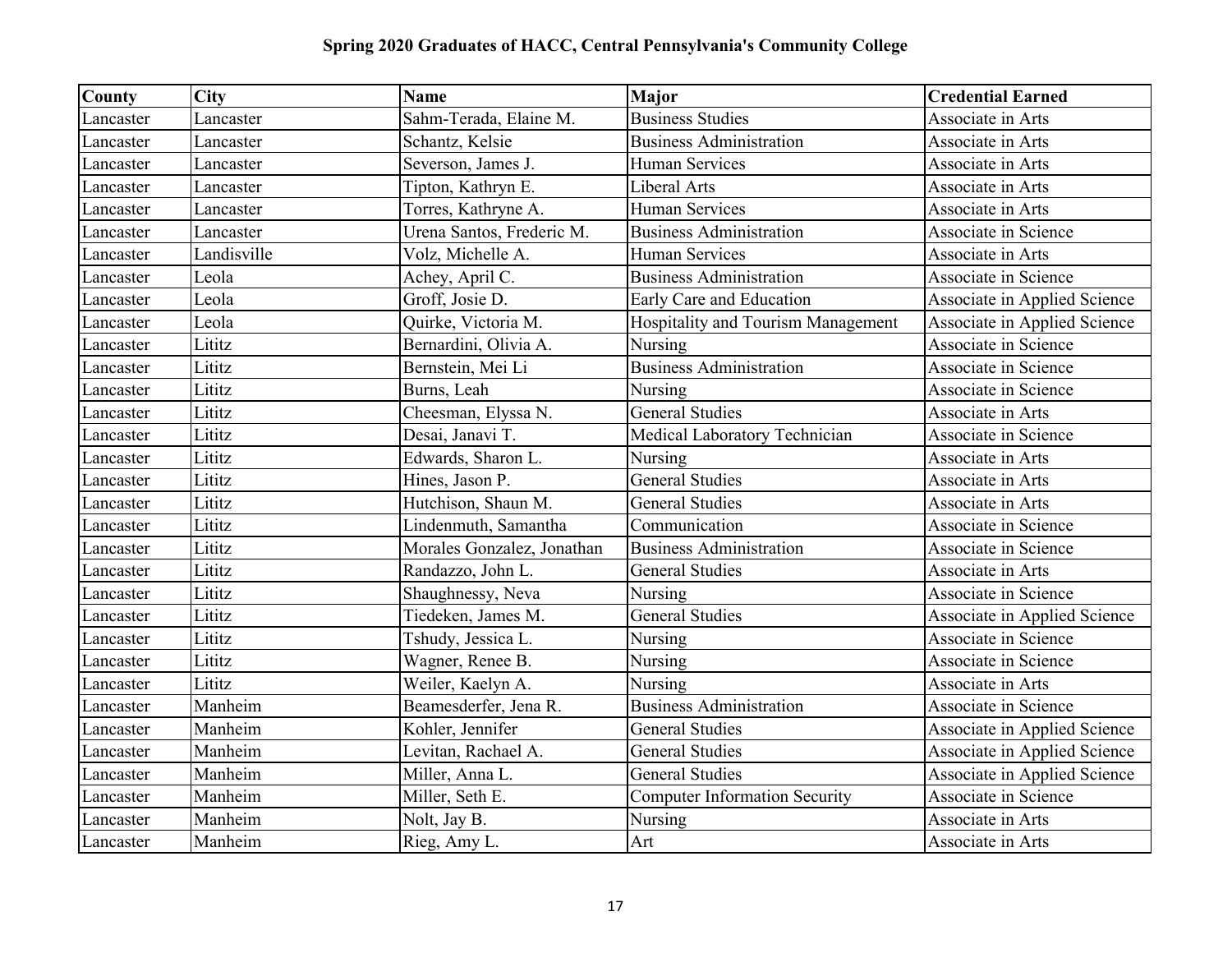| <b>County</b> | <b>City</b>            | <b>Name</b>            | Major                                | <b>Credential Earned</b>            |
|---------------|------------------------|------------------------|--------------------------------------|-------------------------------------|
| ∟ancaster     | Manheim                | Shelley, Andrea        | Nursing                              | Associate in Science                |
| Lancaster     | Manheim                | Votano, Michael P.     | <b>General Studies</b>               | Associate in Arts                   |
| Lancaster     | Manheim                | Zurin, Katlyn M.       | Criminal Justice                     | Associate in Arts                   |
| Lancaster     | Marietta               | Ivery, James V.        | <b>General Studies</b>               | Associate in Applied Science        |
| Lancaster     | Marietta               | Myers, Joelle N.       | Nursing                              | Associate in Arts                   |
| Lancaster     | Mount Joy              | Hollinger, Sarah E.    | Nursing                              | Associate in Science                |
| Lancaster     | Mount Joy              | Rittenhouse, Nathan J. | <b>Business Administration</b>       | <b>Associate in Science</b>         |
| Lancaster     | Mount Joy              | Siejak, Michelle R.    | <b>General Studies</b>               | Associate in Arts                   |
| Lancaster     | Mount Joy              | Steffen, Zachary S.    | Police Science                       | <b>Associate in Applied Science</b> |
| Lancaster     | Mount Joy              | Yoder, Maureen C.      | Dental Hygiene                       | Associate in Science                |
| Lancaster     | Mountville             | Janniere, Christian    | <b>General Studies</b>               | Associate in Arts                   |
| Lancaster     | New Holland            | Bloss, Brittney A.     | <b>General Studies</b>               | Associate in Arts                   |
| Lancaster     | New Holland            | Hawthorne, Michael J.  | <b>Business Administration</b>       | Associate in Science                |
| Lancaster     | New Holland            | Martin, Susan M.       | <b>General Studies</b>               | Associate in Arts                   |
| Lancaster     | New Holland            | Weaver, Stephanie M.   | Psychology                           | Associate in Arts                   |
| Lancaster     | New Holland            | Zanin, Tyler M.        | Engineering                          | <b>Associate in Science</b>         |
| Lancaster     | Paradise               | Saalbach, Kelly R.     | Social Sciences                      | Associate in Arts                   |
| Lancaster     | Peach Bottom           | Zimmerman, Debra L.    | Human Services                       | Associate in Arts                   |
| Lancaster     | Pequea                 | Callahan, Kelly        | <b>Business</b>                      | Associate in Applied Science        |
| Lancaster     | Pequea                 | Gill, Adam P.          | Nursing                              | Associate in Science                |
| Lancaster     | <b>Stevens</b>         | Nolt, Glenn            | Nursing                              | Associate in Arts                   |
| Lancaster     | Strasburg              | Kieley, Liana D.       | Psychology                           | Associate in Arts                   |
| Lancaster     | Strasburg              | Tropp, Michael J.      | Criminal Justice                     | Associate in Arts                   |
| Lancaster     | <b>Washington Boro</b> | Shenk, Audrey L.       | Social Sciences                      | Associate in Arts                   |
| Lancaster     | <b>Willow Street</b>   | Chapman, Kearstin T.   | Nursing                              | Associate in Science                |
| Lancaster     | <b>Willow Street</b>   | Dupont, Sheila L.      | <b>Health Science</b>                | Associate in Applied Science        |
| Lancaster     | <b>Willow Street</b>   | Fish, Sarah E.         | <b>General Studies</b>               | Associate in Applied Science        |
| Lancaster     | <b>Willow Street</b>   | Gowin, Sara H.         | Nursing                              | Associate in Science                |
| Lancaster     | <b>Willow Street</b>   | Iacovelli, Sara R.     | Nursing                              | Associate in Science                |
| Lancaster     | <b>Willow Street</b>   | Jones, Evan W.         | Web Development & Design             | Certificate                         |
| Lancaster     | <b>Willow Street</b>   | Knollmeyer, Juliann    | <b>Computer Information Security</b> | Associate in Science                |
| Lancaster     | <b>Willow Street</b>   | Raeburn, Tiffany N.    | Paralegal Studies                    | Certificate                         |
| Lebanon       | Annville               | Hess, Delaney          | Early Care and Education             | Associate in Applied Science        |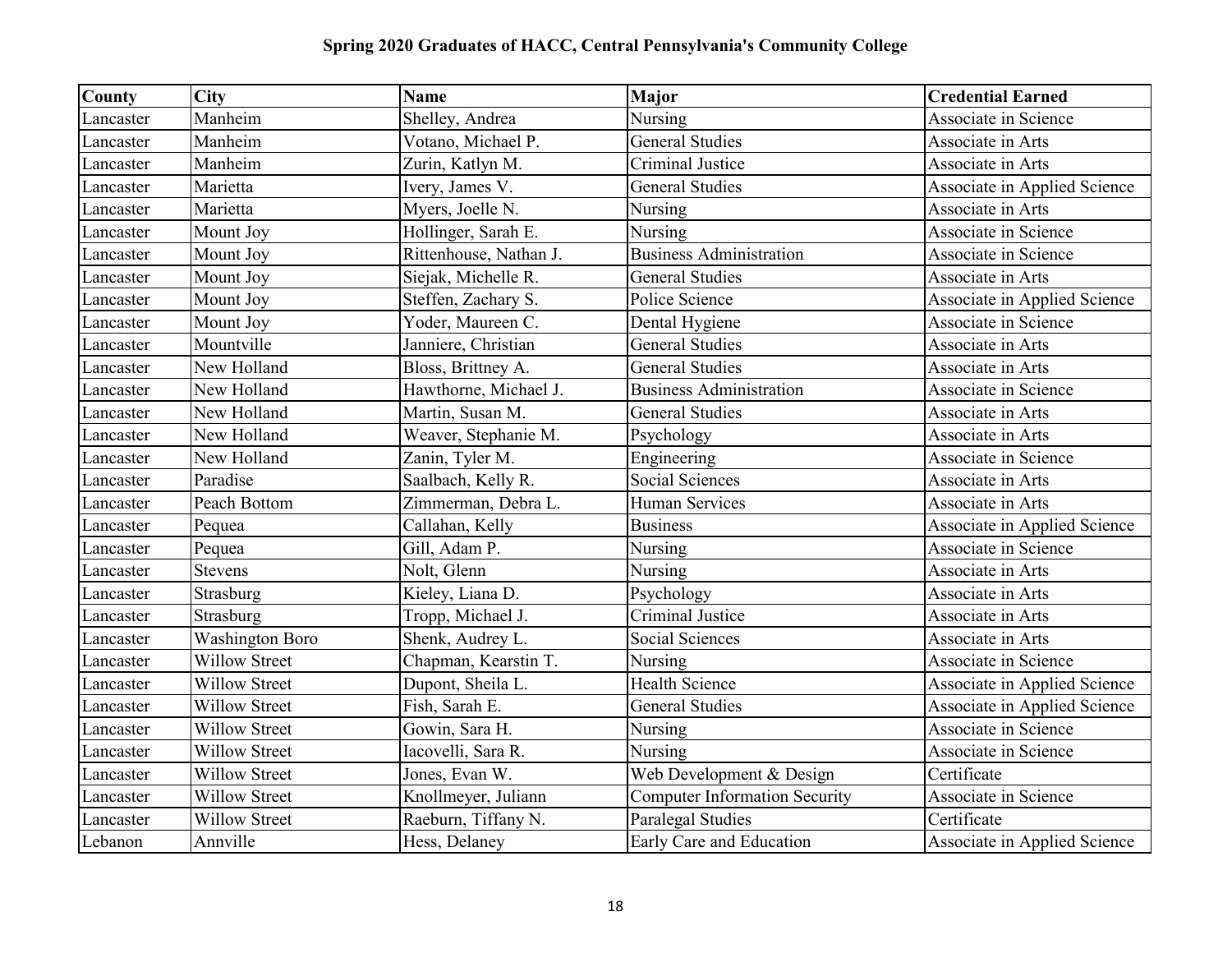| <b>County</b> | <b>City</b>  | <b>Name</b>                | Major                                    | <b>Credential Earned</b>      |
|---------------|--------------|----------------------------|------------------------------------------|-------------------------------|
| Lebanon       | Annville     | Hoffer, Tyler M.           | <b>General Studies</b>                   | Associate in Applied Science  |
| Lebanon       | Annville     | Howard, Skylar B.          | Nursing                                  | Associate in Science          |
| Lebanon       | Annville     | Mowery, Olivia T.          | Nursing                                  | Associate in Science          |
| Lebanon       | Annville     | Zimmerman, Madison J.      | <b>Business Administration</b>           | <b>Associate in Science</b>   |
| Lebanon       | Campbelltown | Houser, Samantha N.        | Medical Laboratory Technician            | <b>Associate in Science</b>   |
| Lebanon       | Cleona       | Collins, Allison C.        | Nursing                                  | Associate in Science          |
| Lebanon       | Jonestown    | Binner, Julia I.           | Early Childhood-Elementary Education     | Associate in Arts             |
| Lebanon       | Jonestown    | Kassab, Stacy M.           | <b>General Studies</b>                   | Associate in Applied Science  |
| Lebanon       | Jonestown    | Kreider, Benjamin J.       | Nursing                                  | Associate in Science          |
| Lebanon       | Jonestown    | Ramos, Malana S.           | Photography                              | <b>Associate in Fine Arts</b> |
| Lebanon       | Jonestown    | Sheffy, Colton R.          | <b>Electronic Engineering Technology</b> | Associate in Science          |
| Lebanon       | Lebanon      | Achenbach, Jordan H.       | Medical Laboratory Technician            | Associate in Science          |
| Lebanon       | Lebanon      | Bonilla, Emily L.          | <b>General Studies</b>                   | Associate in Arts             |
| Lebanon       | Lebanon      | Brunelli, Allison M.       | Dental Assisting                         | Certificate                   |
| Lebanon       | Lebanon      | Burris, Stephanie          | <b>Business Management</b>               | Associate in Arts             |
| Lebanon       | Lebanon      | Castillo Pena, Miledys M.  | <b>Business Studies</b>                  | Associate in Arts             |
| Lebanon       | Lebanon      | Downs, Kylie E.            | <b>Business</b>                          | Associate in Applied Science  |
| Lebanon       | Lebanon      | Hernandez, Andrea          | Paralegal Studies                        | Associate in Applied Science  |
| Lebanon       | Lebanon      | Kelliher, Billie           | Social Sciences                          | Associate in Arts             |
| Lebanon       | Lebanon      | Lansenderfer, Mikea C.     | <b>Social Sciences</b>                   | Associate in Arts             |
| Lebanon       | Lebanon      | Mejia, Katherine N.        | <b>Business Administration</b>           | Associate in Arts             |
| Lebanon       | Lebanon      | Messner, Kirstyn A.        | Early Childhood-Elementary Education     | Associate in Arts             |
| Lebanon       | Lebanon      | Muritz, Donald             | Web Development & Design                 | Associate in Applied Science  |
| Lebanon       | Lebanon      | Murray, Christian E.       | Music Audio & Recording Technology       | Diploma                       |
| Lebanon       | Lebanon      | Reich, Amber N.            | <b>Business</b>                          | Associate in Applied Science  |
| Lebanon       | Lebanon      | Santiago, Emily            | Accounting                               | Associate in Arts             |
| Lebanon       | Lebanon      | Sexton, Lindsay M.         | <b>Dental Assisting</b>                  | Certificate                   |
| Lebanon       | Lebanon      | Sumlin, Tavian C.          | <b>Structural Engineering Technology</b> | Associate in Science          |
| Lebanon       | Mount Gretna | Tran-McLaughlin, Nellie M. | Nursing                                  | Associate in Arts             |
| Lebanon       | Myerstown    | Baebler, Thomas M.         | Early Childhood-Elementary Education     | Associate in Arts             |
| Lebanon       | Myerstown    | Falk, Faustina J.          | <b>General Studies</b>                   | Associate in Arts             |
| Lebanon       | Myerstown    | Frazier, Kaitlin A.        | Nursing                                  | Associate in Arts             |
| Lebanon       | Myerstown    | Kreiser, Kerstin H.        | Early Childhood-Elementary Education     | Associate in Arts             |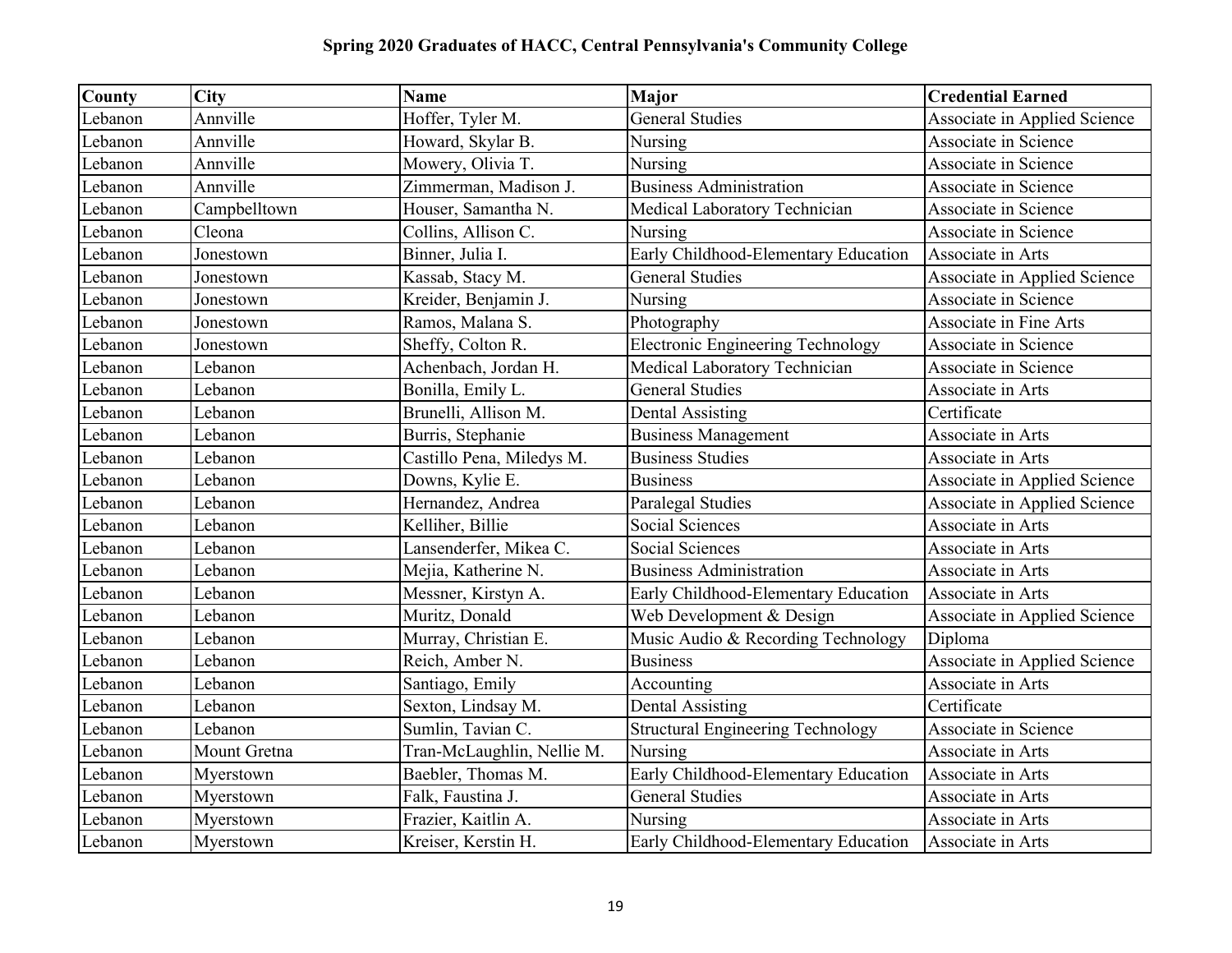| County      | City             | <b>Name</b>                | Major                                | <b>Credential Earned</b>     |
|-------------|------------------|----------------------------|--------------------------------------|------------------------------|
| Lebanon     | Myerstown        | Roland, Brandon W.         | Nursing                              | Associate in Arts            |
| Lebanon     | Myerstown        | Rudenko, Inna              | <b>Dental Assisting</b>              | Certificate                  |
| Lebanon     | Myerstown        | Santiago, Genesis C.       | Psychology                           | Associate in Science         |
| Lebanon     | Myerstown        | Starry, Misty R.           | Nursing                              | Associate in Arts            |
| Lebanon     | Newmanstown      | Bair, Rachel M.            | Graphic and Interactive Design       | Associate in Applied Science |
| Lebanon     | Newmanstown      | Geynovich, Katerina Y.     | Nursing                              | Associate in Arts            |
| Lebanon     | Newmanstown      | Zaitsev, Viktor A.         | Nursing                              | Associate in Science         |
| Lebanon     | Newmanstown      | Zaitseva, Anastassiya      | Health Care Management               | Associate in Arts            |
| Lebanon     | Palmyra          | Baysinger, Evan W.         | <b>Business Administration</b>       | Associate in Arts            |
| Lebanon     | Palmyra          | Beistline, Jesse           | <b>Biology</b>                       | <b>Associate in Science</b>  |
| Lebanon     | Palmyra          | Bibinski, Katelyn M.       | Nursing                              | Associate in Science         |
| Lebanon     | Palmyra          | Davis, Lillie K.           | Nursing                              | Associate in Science         |
| Lebanon     | Palmyra          | Day, Kelly A.              | Nursing                              | Associate in Arts            |
| Lebanon     | Palmyra          | DeGaetano, Teresa L.       | Radiology Informatics                | Associate in Science         |
| Lebanon     | Palmyra          | Geib, Matthew A.           | <b>Business Management</b>           | Associate in Arts            |
| Lebanon     | Palmyra          | Heilman, Frank L.          | Nursing                              | Associate in Science         |
| Lebanon     | Palmyra          | Kennedy, Natalie F.        | Nursing                              | Associate in Science         |
| Lebanon     | Palmyra          | Miller, Katelynn E.        | Nursing                              | Associate in Arts            |
| Lycoming    | Williamsport     | Hart, Brittany L.          | General Studies                      | Associate in Arts            |
| Mifflin     | Lewistown        | Habbershon, Kelsey E.      | Human Services                       | Associate in Arts            |
| Mifflin     | Lewistown        | Keeler, Angela             | <b>Health Science</b>                | Associate in Applied Science |
| Mifflin     | Mc Veytown       | Singer, Cassandra R.       | <b>Industrial Technology</b>         | Associate in Applied Science |
| Montgomery  | Plymouth Meeting | Beausoleil, Christopher A. | Nursing                              | Associate in Science         |
| Montgomery  | Souderton        | Pirich, Alexander J.       | <b>Business Administration</b>       | Associate in Science         |
| Northampton | Bethlehem        | Field, Jennifer A.         | Gerontology                          | Diploma                      |
| Perry       | Duncannon        | Breighner, Kaycie M.       | <b>Business Management</b>           | Associate in Arts            |
| Perry       | Duncannon        | Lesperance, Nicole K.      | Nursing                              | Associate in Arts            |
| Perry       | Duncannon        | Lightner, Bryce M.         | <b>Computer Information Security</b> | Associate in Science         |
| Perry       | Duncannon        | Pack, Katie M.             | <b>Business</b>                      | Associate in Applied Science |
| Perry       | Duncannon        | Rok, Nicole M.             | Police Science                       | Associate in Applied Science |
| Perry       | Duncannon        | Spease, Alyssa A.          | <b>Business Administration</b>       | Associate in Science         |
| Perry       | Duncannon        | Zimmerman, Rachel D.       | Nursing                              | Associate in Arts            |
| Perry       | Elliottsburg     | Stake, Chad W.             | Nursing                              | Associate in Science         |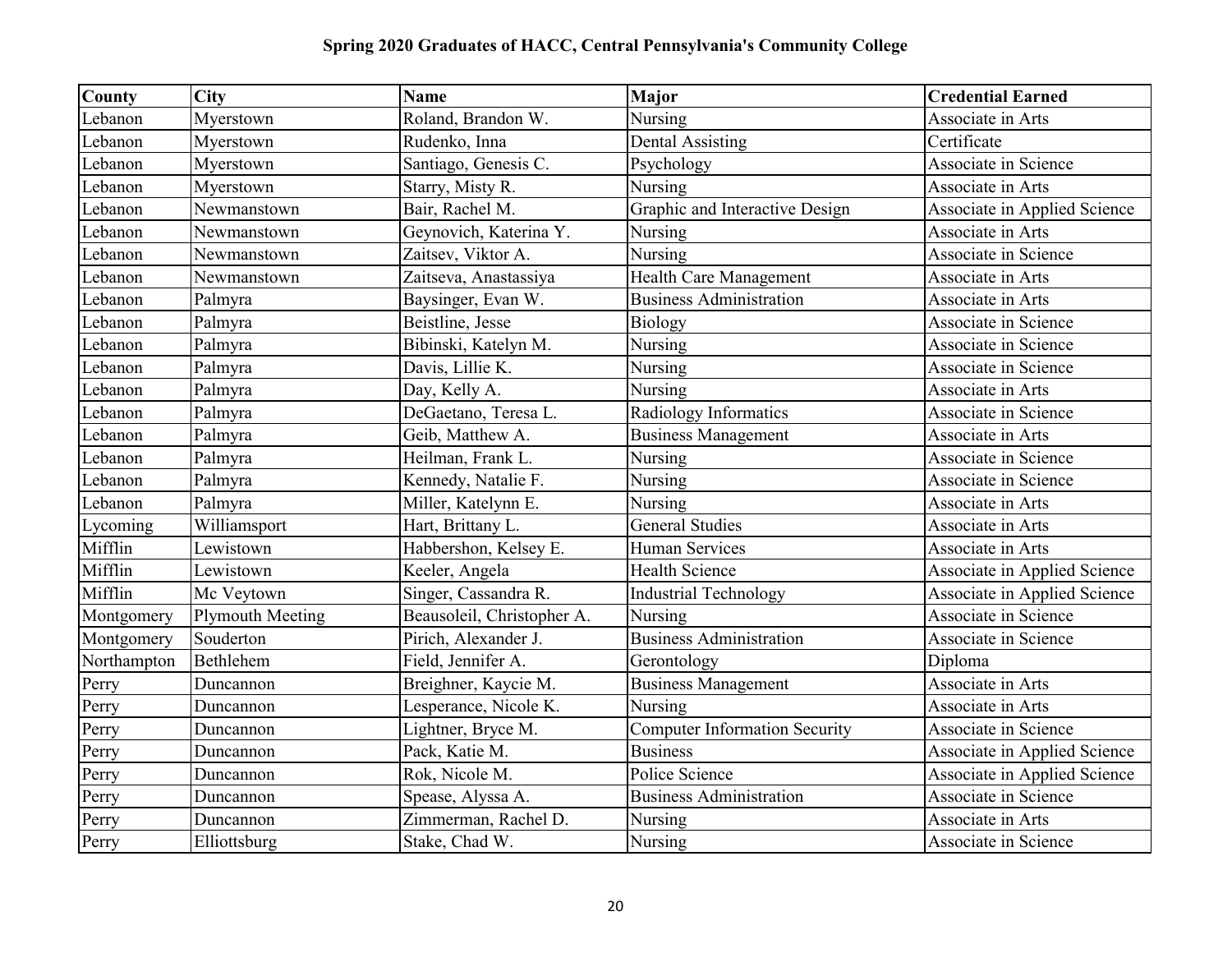| County     | <b>City</b>                 | <b>Name</b>             | <b>Major</b>                         | <b>Credential Earned</b>     |
|------------|-----------------------------|-------------------------|--------------------------------------|------------------------------|
| Perry      | Elliottsburg                | Urich, Savannah M.      | Nursing                              | Associate in Science         |
| Perry      | Liverpool                   | Fawver, Emily T.        | Nursing                              | Associate in Arts            |
| Perry      | Marysville                  | Framhein, Kristy        | Diagnostic Medical Sonography        | Associate in Applied Science |
| Perry      | Millerstown                 | Fortenbaugh, Zachary R. | <b>HVAC</b>                          | Associate in Applied Science |
| Perry      | Millerstown                 | McClure, Heather A.     | Hospitality and Tourism Management   | Associate in Arts            |
| Perry      | Millerstown                 | Tharp, Paige            | Nursing                              | Associate in Science         |
| Perry      | New Bloomfield              | Martinez, Renee A.      | <b>Business</b>                      | Associate in Applied Science |
| Perry      | New Bloomfield              | Olszewski, Nolan        | <b>Business Administration</b>       | Associate in Science         |
| Perry      | Newport                     | Clavey, Cortney L.      | Phlebotomy Technician                | Diploma                      |
| Perry      | Newport                     | Crup, Alyson N.         | <b>Business</b>                      | Associate in Applied Science |
| Perry      | Newport                     | Davis, Jennifer E.      | <b>General Studies</b>               | Associate in Applied Science |
| Perry      | Newport                     | Gouse, Stefanie R.      | <b>General Studies</b>               | Associate in Arts            |
| Perry      | Newport                     | Peters, Emily E.        | Social Sciences                      | Associate in Arts            |
| Perry      | Newport                     | Steele, Laura E.        | Criminal Justice                     | Associate in Arts            |
| Perry      | Newport                     | Wetzler, Faith          | <b>Culinary Arts</b>                 | Associate in Applied Science |
| Perry      | <b>Shermans Dale</b>        | Baker, Janell M.        | Nursing                              | Associate in Science         |
| Perry      | <b>Shermans Dale</b>        | Brown, Maggie G.        | Nursing                              | Associate in Science         |
| Perry      | <b>Shermans Dale</b>        | Graham, Amber L.        | Accounting                           | Associate in Arts            |
| Perry      | <b>Shermans Dale</b>        | Richard, Janelle C.     | <b>Dental Assisting</b>              | Certificate                  |
| Perry      | <b>Shermans Dale</b>        | Simmon, Sabrina K.      | <b>Business</b>                      | Associate in Applied Science |
| Schuylkill | Auburn                      | Emerich, Edward M.      | <b>Business Administration</b>       | Associate in Science         |
| Schuylkill | Pine Grove                  | Beck, Madison           | <b>Business Administration</b>       | Associate in Science         |
| Schuylkill | Pine Grove                  | Ward, Justin L.         | <b>Computer Information Security</b> | Associate in Science         |
| Schuylkill | <b>Tower City</b>           | Watkins, Micah L.       | Gerontology                          | Certificate                  |
| Snyder     | Kreamer                     | Wilson, Annette         | <b>Health Science</b>                | Associate in Science         |
| Snyder     | <b>Mount Pleasant Mills</b> | Ellis, Mindy            | Nursing                              | Associate in Science         |
| Snyder     | Selinsgrove                 | Ferris, Heather E.      | Professional Bookkeeping             | Certificate                  |
| Union      | Winfield                    | Strait, Heather L.      | Nursing                              | Associate in Science         |
| York       | Airville                    | Kioussis, Katherine     | Nursing                              | Associate in Science         |
| York       | Dallastown                  | Leader, Sarah M.        | Pre-Health Professions               | Associate in Science         |
| York       | Delta                       | Falcone, Nicholas D.    | Social Sciences                      | Associate in Arts            |
| York       | Delta                       | Reynolds, Dominique C.  | Nursing                              | Associate in Science         |
| York       | Dillsburg                   | Davis, Dyllan           | <b>Computer Information Systems</b>  | Associate in Applied Science |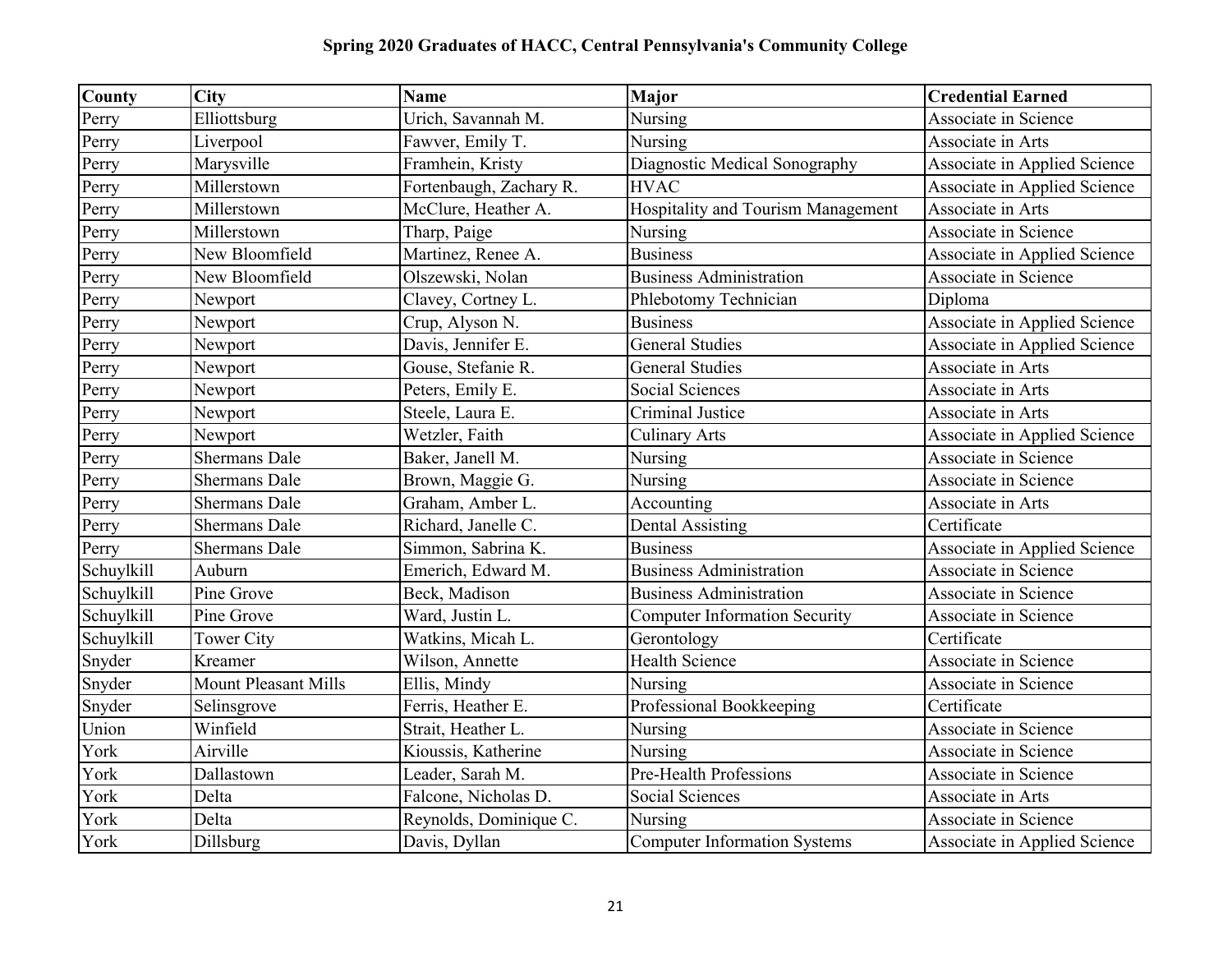| County | <b>City</b>   | <b>Name</b>            | Major                                 | <b>Credential Earned</b>     |
|--------|---------------|------------------------|---------------------------------------|------------------------------|
| York   | Dillsburg     | Martenas, Gabrielle E. | Social Sciences                       | Associate in Arts            |
| York   | Dillsburg     | Myers, Haven L.        | Dental Assisting                      | Certificate                  |
| York   | Dillsburg     | Sanchez, Justin        | Nursing                               | Associate in Science         |
| York   | Dillsburg     | Shearer, Noelle R.     | Nursing                               | Associate in Science         |
| York   | Dillsburg     | Warne, Jasmine J.      | Nursing                               | Associate in Arts            |
| York   | Dillsburg     | Weber, Kate M.         | Nursing                               | Associate in Science         |
| York   | Dover         | Amodei, Brianna N.     | Early Care and Education              | Associate in Applied Science |
| York   | Dover         | Christy, Dawn M.       | <b>Business Management</b>            | Associate in Arts            |
| York   | Dover         | Cook, Andrew D.        | Mechanical Engineering Technology     | Associate in Science         |
| York   | Dover         | Cooper, Michele        | Social Sciences                       | Associate in Arts            |
| York   | Dover         | Finnegan, Carolyn      | Early Childhood Care & Education      | Certificate                  |
| York   | Dover         | Gross, Stephanie R.    | Nursing                               | Associate in Science         |
| York   | Dover         | Howard, Allison A.     | Nursing                               | Associate in Arts            |
| York   | Dover         | Jewitt, Tiffanie C.    | Criminal Justice                      | Associate in Arts            |
| York   | Dover         | Katsarov, Mihail       | Psychology                            | Associate in Arts            |
| York   | Dover         | Kidd, Kelly J.         | Nursing                               | Associate in Science         |
| York   | Dover         | Morgan, Chelsea        | Liberal Arts                          | Associate in Arts            |
| York   | Dover         | Muir, Allyson B.       | Radiology Informatics                 | Associate in Applied Science |
| York   | Dover         | Reed, Karissa M.       | Early Childhood-Elementary Education  | Associate in Arts            |
| York   | Dover         | Rodriguez, Vanessa J.  | <b>Human Services</b>                 | Associate in Arts            |
| York   | Dover         | Spahr, Madisyn M.      | Early Childhood-Elementary Education  | Associate in Arts            |
| York   | Emigsville    | Ukattah, Winnie        | <b>General Studies</b>                | Associate in Applied Science |
| York   | Etters        | Andrews, Hope E.       | Nursing                               | Associate in Arts            |
| York   | <b>Etters</b> | Foley, Brielle M.      | <b>General Studies</b>                | Associate in Applied Science |
| York   | <b>Etters</b> | LaNunziata, Alexis M.  | <b>Baking and Pastry Arts</b>         | Certificate                  |
| York   | Etters        | Palmer, Shelby         | <b>Business Administration</b>        | Associate in Science         |
| York   | <b>Etters</b> | Ream, Fred E.          | <b>Computer Networking Technology</b> | Associate in Applied Science |
| York   | <b>Etters</b> | Sears, Michael D.      | Pre-Health Professions                | Associate in Science         |
| York   | Fawn Grove    | Pietra, Alana          | <b>General Studies</b>                | Associate in Applied Science |
| York   | Felton        | Priester, Erin R.      | Nursing                               | Associate in Arts            |
| York   | Glenville     | Cupp, Alice D.         | <b>Culinary Arts Catering</b>         | Certificate                  |
| York   | Hanover       | Ahmed, Husna           | English                               | Associate in Arts            |
| York   | Hanover       | Betmarik, Melissa J.   | <b>Health Care Management</b>         | Associate in Arts            |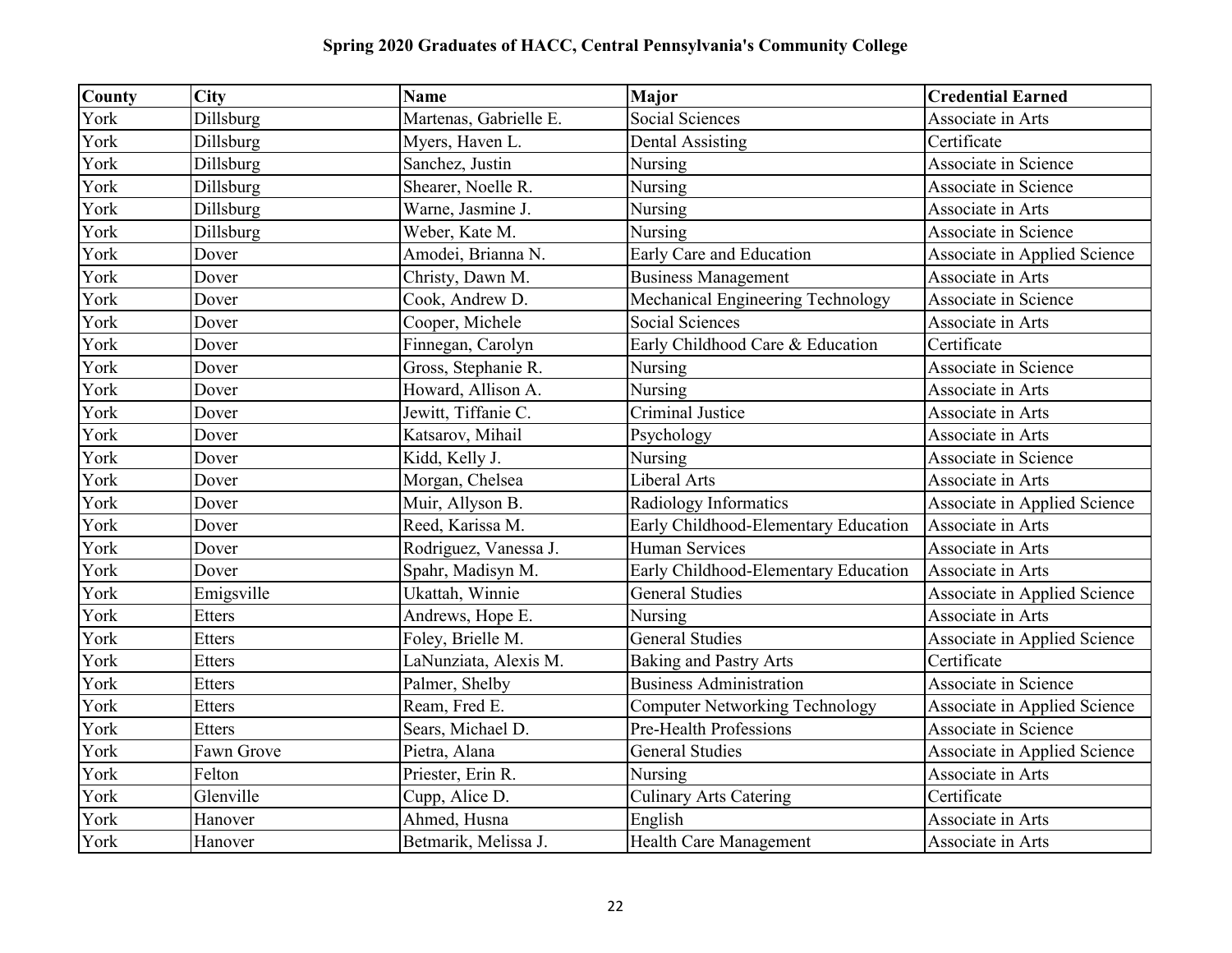| County | <b>City</b> | <b>Name</b>           | <b>Major</b>                          | <b>Credential Earned</b>     |
|--------|-------------|-----------------------|---------------------------------------|------------------------------|
| York   | Hanover     | Dennis, Ronald K.     | Business Administration               | Associate in Science         |
| York   | Hanover     | Dukes, Lauren M.      | Nursing                               | Associate in Science         |
| York   | Hanover     | Furbay, Jonathan L.   | <b>General Studies</b>                | Associate in Applied Science |
| York   | Hanover     | Lacey, Kayla C.       | Early Childhood-Elementary Education  | Associate in Arts            |
| York   | Hanover     | Leone, Kimberly L.    | Early Childhood-Elementary Education  | Associate in Arts            |
| York   | Hanover     | Linebaugh, Laura R.   | <b>General Studies</b>                | Associate in Applied Science |
| York   | Hanover     | Martin, Kristen M.    | Nursing                               | Associate in Science         |
| York   | Hanover     | Mattias, Madison      | Criminal Justice                      | Associate in Arts            |
| York   | Hanover     | Menges, Lindsay A.    | Business Studies                      | Associate in Arts            |
| York   | Hanover     | Moore, Ashton A.      | <b>Electrical Technology</b>          | Associate in Applied Science |
| York   | Hanover     | Parker, Elizabeth     | Nursing                               | Associate in Science         |
| York   | Hanover     | Rolon, Katlyn R.      | Social Sciences                       | Associate in Arts            |
| York   | Hanover     | Smith, Shawnna M.     | <b>Health Science</b>                 | Associate in Applied Science |
| York   | Hanover     | Stayrook, Clarissa M. | <b>General Studies</b>                | Associate in Applied Science |
| York   | Hanover     | Woodward, Michael P.  | Web Development & Design              | Associate in Applied Science |
| York   | Hellam      | Kramer, Megan N.      | Healthcare Management                 | Associate in Applied Science |
| York   | Hellam      | Krug, Sarah A.        | Police Science                        | Associate in Arts            |
| York   | Hellam      | Kurtz, Allison        | <b>Business Administration</b>        | Associate in Arts            |
| York   | Jacobus     | Monaghan, Larissa J.  | <b>Business Administration</b>        | Associate in Arts            |
| York   | Jacobus     | Musso, Marina         | <b>Business Administration</b>        | Associate in Arts            |
| York   | Jacobus     | Rocco, Laura M.       | Hospitality and Tourism Management    | Associate in Arts            |
| York   | Lewisberry  | Bankes, Hayden J.     | <b>Business Administration</b>        | Associate in Science         |
| York   | Lewisberry  | Blakeslee, Kai M.     | <b>Business Administration</b>        | Associate in Arts            |
| York   | Lewisberry  | McQuown, Sydney K.    | <b>Business Administration</b>        | Associate in Arts            |
| York   | Lewisberry  | Thompson, Shianna D.  | Nursing                               | Associate in Science         |
| York   | Manchester  | Crist, Tammy L.       | Nursing                               | Associate in Arts            |
| York   | Manchester  | Lambert, Robert       | <b>General Studies</b>                | Associate in Applied Science |
| York   | Manchester  | Plaud, Frances M.     | Nursing                               | Associate in Science         |
| York   | Manchester  | Rivera, Yvonne E.     | Nursing                               | Associate in Science         |
| York   | Manchester  | Williams, Destiny R.  | Psychology                            | Associate in Arts            |
| York   | Mount Wolf  | Austin, Conner        | English                               | Associate in Arts            |
| York   | Mt Wolf     | Sarracino, Stephen T. | <b>Computer Networking Technology</b> | Associate in Applied Science |
| York   | New Freedom | Herrell, Cheyenne T.  | Social Sciences                       | Associate in Arts            |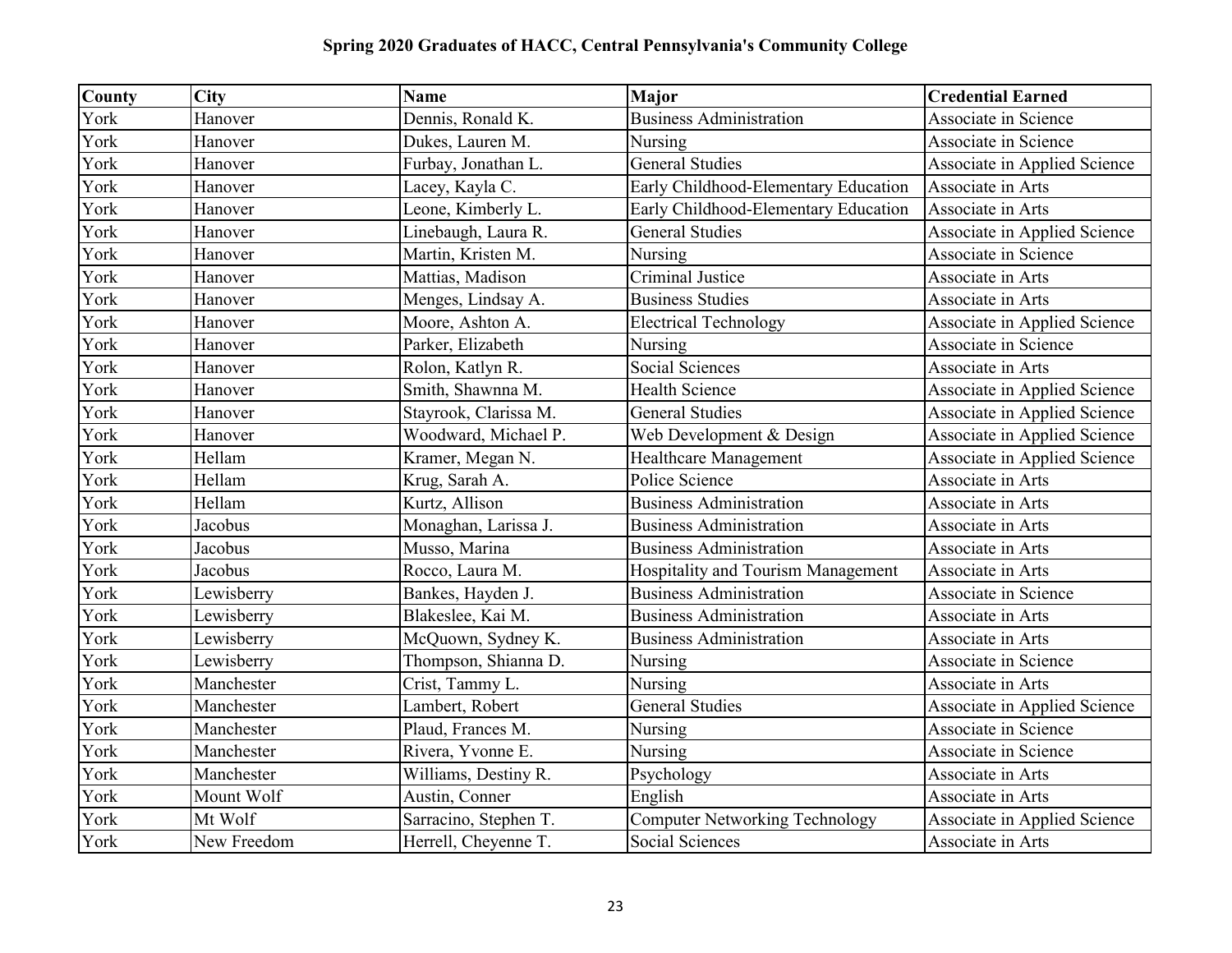| County | <b>City</b>         | <b>Name</b>            | <b>Major</b>                     | <b>Credential Earned</b>     |
|--------|---------------------|------------------------|----------------------------------|------------------------------|
| York   | New Freedom         | Shultis, Corinne       | Marketing                        | Associate in Arts            |
| York   | New Park            | Wiles, Brooklyn M.     | Nursing                          | Associate in Arts            |
| York   | Red Lion            | Arnold, Logan          | <b>Business Administration</b>   | Associate in Arts            |
| York   | Red Lion            | Jefferis, Samuel       | <b>General Studies</b>           | Associate in Applied Science |
| York   | Red Lion            | McClane, Gavin         | Criminal Justice                 | Associate in Arts            |
| York   | Red Lion            | Oerman, Ashley I.      | Psychology                       | Associate in Arts            |
| York   | Red Lion            | Rodriguez, Ashley      | Healthcare Management            | Associate in Applied Science |
| York   | Red Lion            | Snyder, Samantha A.    | Web Development & Design         | Associate in Arts            |
| York   | Seven Valleys       | Delozier, Jason C.     | Social Sciences                  | Associate in Arts            |
| York   | Seven Valleys       | Keller, Hayden         | <b>General Studies</b>           | Associate in Applied Science |
| York   | Seven Valleys       | Spangler, Shalynn N.   | Liberal Arts                     | Associate in Arts            |
| York   | Spring Grove        | Grove, James A.        | Mechatronics                     | Certificate                  |
| York   | <b>Spring Grove</b> | Heitmann, Jason W.     | Social Sciences                  | Associate in Arts            |
| York   | <b>Spring Grove</b> | Holtzman, Spencer      | Psychology                       | Associate in Arts            |
| York   | Spring Grove        | Kerstetter, Jennifer   | Criminal Justice                 | Associate in Arts            |
| York   | Spring Grove        | Pownell, Jennah E.     | <b>Business Management</b>       | Associate in Arts            |
| York   | Stewartstown        | Hiller, Melissa A.     | <b>Business</b>                  | Associate in Applied Science |
| York   | Stewartstown        | Wisnom, Lindsay D.     | <b>Business</b>                  | Associate in Applied Science |
| York   | Thomasville         | Kocher, Paige M.       | Nursing                          | Associate in Science         |
| York   | Windsor             | Hughes, Maeghan E.     | Police Science                   | Associate in Applied Science |
| York   | Wrightsville        | Dejesus, Shayna E.     | <b>Human Services</b>            | Associate in Arts            |
| York   | Wrightsville        | Frederick, Christan J. | Nursing                          | Associate in Arts            |
| York   | Wrightsville        | Habecker, Erin N.      | Administrative Office Management | Associate in Applied Science |
| York   | Wrightsville        | Krueger, Nicole L.     | Nursing                          | Associate in Science         |
| York   | Wrightsville        | Schweers, Alanna B.    | <b>Health Care Management</b>    | Associate in Arts            |
| York   | Wrightsville        | Sprenkle, Briana       | <b>General Studies</b>           | Associate in Arts            |
| York   | York                | Abdella, Brooke        | Communication                    | <b>Associate in Science</b>  |
| York   | York                | Adrover, Jabot A.      | Nursing                          | Associate in Arts            |
| York   | York                | Allen, Mikeem M.       | <b>Business Administration</b>   | Associate in Science         |
| York   | York                | Ayers, Jonathan        | <b>Business Management</b>       | Associate in Arts            |
| York   | York                | Beam, Chase            | <b>Social Services</b>           | Associate in Arts            |
| York   | York                | Bernardi, Chris J.     | <b>Business Studies</b>          | Associate in Arts            |
| York   | York                | Bowers, Bethany E.     | Nursing                          | Associate in Arts            |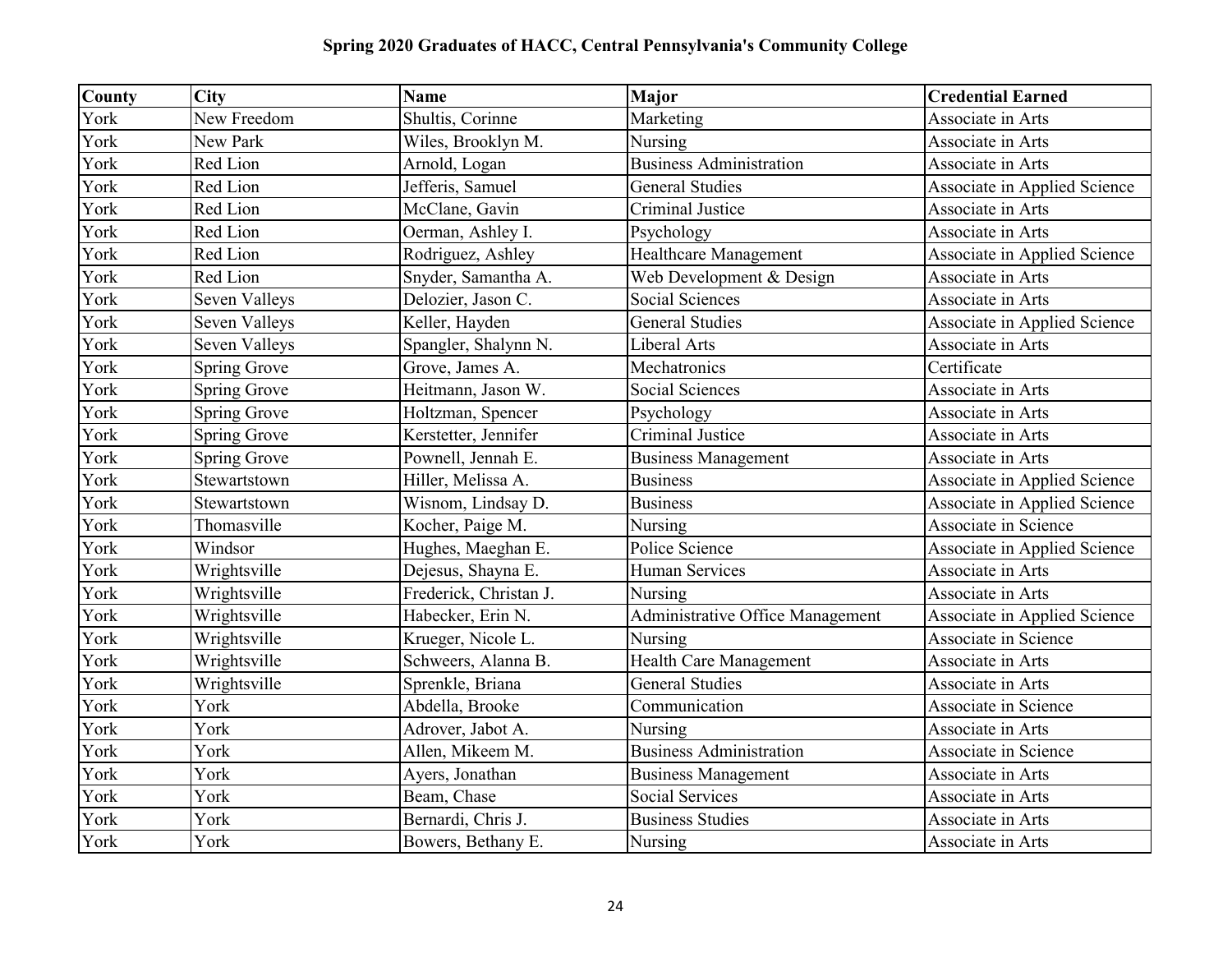| <b>County</b>            | <b>City</b> | <b>Name</b>             | Major                                   | <b>Credential Earned</b>            |
|--------------------------|-------------|-------------------------|-----------------------------------------|-------------------------------------|
| York                     | York        | Brenneman, Faith        | Baking and Pastry Arts                  | Certificate                         |
| York                     | York        | Brillhart, Nathan D.    | <b>Building Construction Management</b> | Associate in Applied Science        |
| York                     | York        | Cintron Aponte, Jose G. | <b>Biology</b>                          | Associate in Science                |
| York                     | York        | Dell, Wendy M.          | <b>Wellness and Health Promotion</b>    | Associate in Applied Science        |
| York                     | York        | DeVries, Samantha W.    | <b>Social Sciences</b>                  | Associate in Arts                   |
| York                     | York        | Engles, Tessa           | Criminal Justice                        | Associate in Arts                   |
| York                     | York        | Enoh, Lydia             | Social Services                         | Associate in Arts                   |
| York                     | York        | Fenton, Jordan N.       | <b>Business Administration</b>          | Associate in Arts                   |
| York                     | York        | Fissel, Katelyn E.      | Nursing                                 | Associate in Science                |
| York                     | York        | Foster, Jessica R.      | English                                 | Associate in Arts                   |
| York                     | York        | Grossman, Halsey T.     | Social Sciences                         | Associate in Arts                   |
| York                     | York        | Hartman, Amanda R.      | Social Sciences                         | Associate in Arts                   |
| York                     | York        | Hendrick, AnneMarie     | Accounting                              | Associate in Arts                   |
| York                     | York        | Javier, Stephanie Y.    | Professional Bookkeeping                | Certificate                         |
| York                     | York        | Jury, Caroline N.       | <b>Business Administration</b>          | Associate in Arts                   |
| York                     | York        | Kaufman, Jacob E.       | <b>Human Services</b>                   | Associate in Arts                   |
| York                     | York        | King, Heather M.        | <b>General Studies</b>                  | Associate in Arts                   |
| York                     | York        | Lambert, Jamie          | Health Care Management                  | Associate in Arts                   |
| $\overline{\text{York}}$ | York        | Lopez, Anabella         | <b>Human Services</b>                   | Associate in Arts                   |
| York                     | York        | McNally, Daniel K.      | Mathematics                             | <b>Associate in Science</b>         |
| York                     | York        | Moser, Jessica          | Marketing                               | Associate in Arts                   |
| York                     | York        | Muhammad, Shermeen A.   | Nursing                                 | Associate in Arts                   |
| York                     | York        | Myers, Sara             | Nursing                                 | Associate in Science                |
| York                     | York        | Nace, Melissa           | Health Care Management                  | Associate in Arts                   |
| York                     | York        | Reimold, Melina M.      | <b>Business</b>                         | <b>Associate in Applied Science</b> |
| York                     | York        | Revchuk, Tetiana I.     | <b>Business Administration</b>          | Associate in Arts                   |
| York                     | York        | Rippo, Karen M.         | Nursing                                 | Associate in Arts                   |
| York                     | York        | Samsel, Kristen N.      | Gerontology                             | Associate in Arts                   |
| York                     | York        | Sanchez, Miya A.        | <b>Business Administration</b>          | Associate in Science                |
| York                     | York        | Scherer, Joyce E.       | Photography                             | <b>Associate in Fine Arts</b>       |
| York                     | York        | Schwartz, Emma          | Nursing                                 | Associate in Science                |
| York                     | York        | Shevchyk, Nataly        | Nursing                                 | Associate in Arts                   |
| York                     | York        | Silkworth, Angela Y.    | <b>General Studies</b>                  | Associate in Applied Science        |